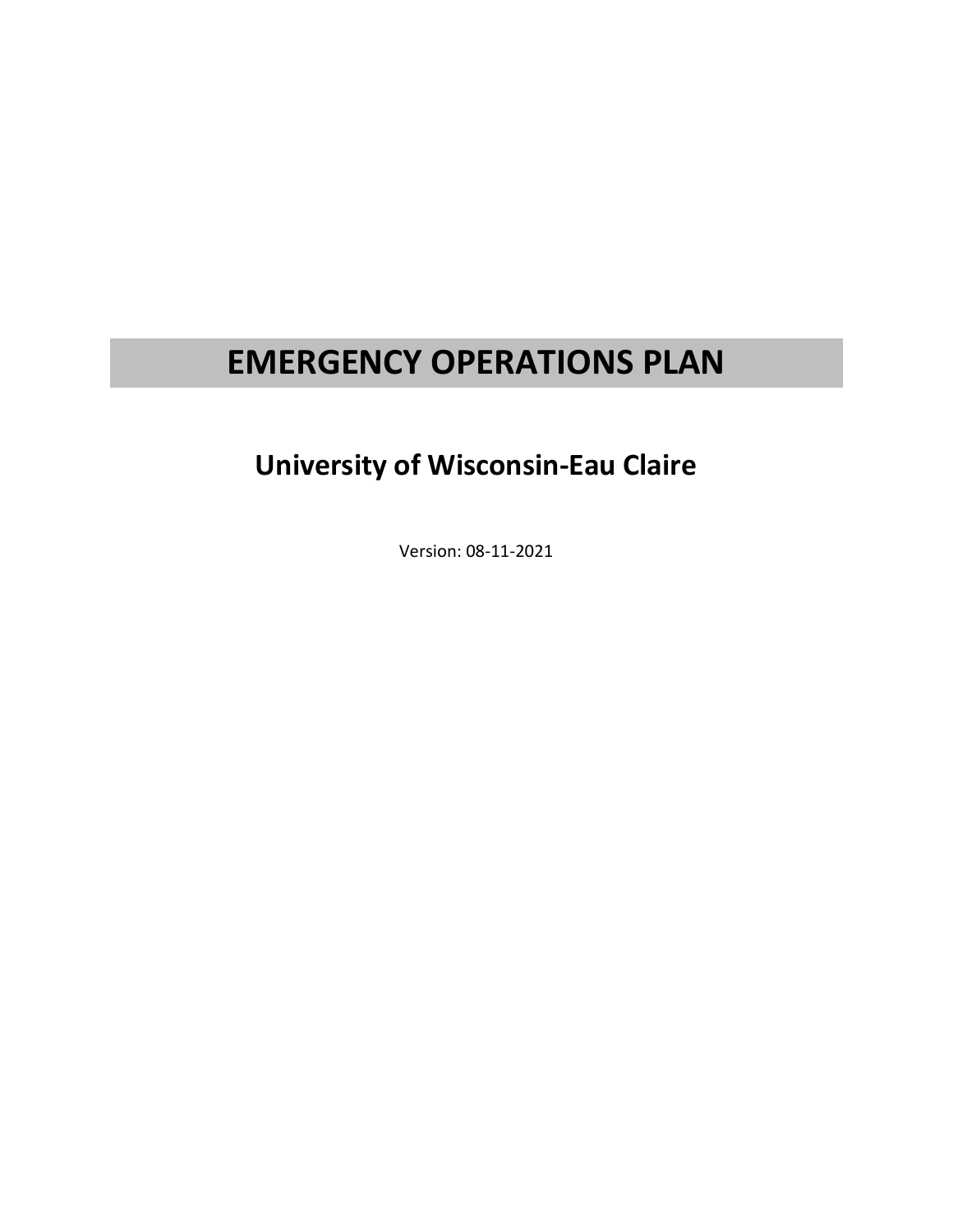# **TABLE OF CONTENTS**

| Introduction and Signature Page    |  |
|------------------------------------|--|
| Record of Change                   |  |
| <b>Emergency Plan Organization</b> |  |

#### **BASIC PLAN**

| Purpose                                         | 7  |
|-------------------------------------------------|----|
| Scope                                           | 8  |
| Authority, Training, Elements                   | 9  |
| <b>Situation and Assumptions</b>                |    |
| <b>Concept of Operations</b>                    | 12 |
| Organization and Assignment of Responsibilities | 12 |
| <b>Campus Agencies</b>                          | 12 |
| <b>Emergency Response Elements</b>              | 20 |
| <b>Executive Group</b>                          | 20 |
| <b>Incident or Unified Command</b>              | 22 |
| <b>Tactical Operations</b>                      | 23 |
| <b>Emergency Operations Center (EOC)</b>        | 22 |
| Direction and Control                           | 25 |
| Information and Collection                      | 26 |
| <b>Administration and Finance</b>               |    |
| Communications                                  | 28 |
|                                                 |    |

# **APPENDICES**

| Definitions      | 30 |
|------------------|----|
| List of Acronyms | 30 |

## **FUNCTIONAL ANNEXES**

| 31 |
|----|
| 31 |
| 31 |
| 31 |
| 31 |
| 31 |
| 31 |
| 31 |
| 31 |
|    |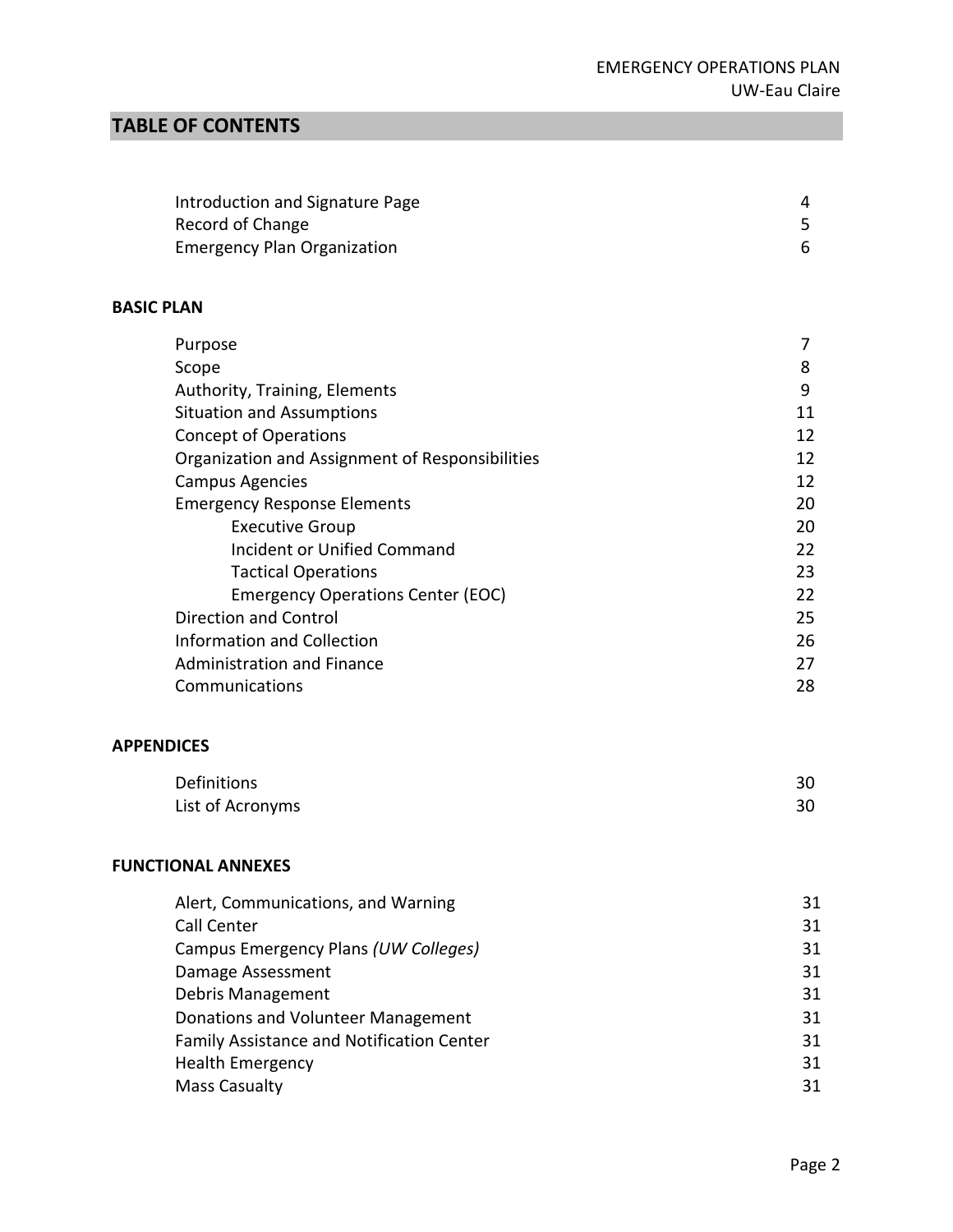| Point of Dispensing |  |
|---------------------|--|
| Power Outages       |  |

#### **HAZARD SPECIFIC ANNEXES**

| <b>Active Threat/Killer</b><br>Animal Emergency |    |
|-------------------------------------------------|----|
|                                                 | 32 |
|                                                 | 32 |
| <b>Continuity of Operations Plans</b>           | 32 |
| Severe-Hazardous Weather                        | 32 |
| Protests                                        | 32 |
| <b>Hazardous Materials</b>                      | 32 |
|                                                 |    |
| <b>Building Emergency Plans</b>                 | 33 |

#### **STANDARD OPERATIONS PROCEDURES**

| EOC Procedures                | 34 |
|-------------------------------|----|
| <b>Student Death Protocol</b> | 34 |
| <b>Mass Notification</b>      | 34 |

#### **CHANCELLOR'S EMERGENCY RESPONSE TEAM**

35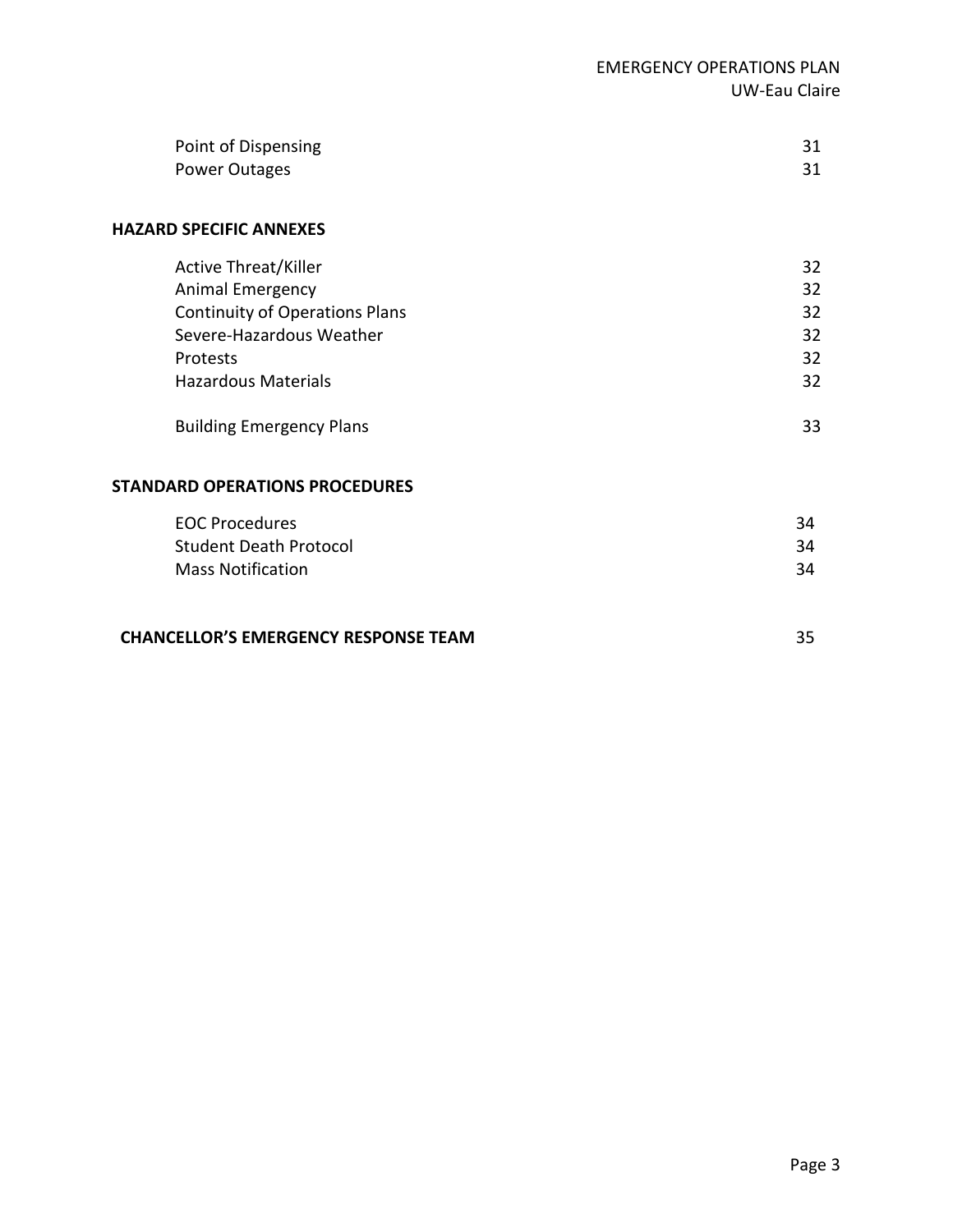# **INTRODUCTION**

#### April 7, 2021

I am pleased to announce an updated University of Wisconsin-Eau Claire Emergency Operations Plan (EOP).

This plan is one of the key components of the UW-Eau Claire's compliance with the University of Wisconsin System Emergency Management Standard dated February 2018. Contents of this document provide the backbone for the response and recovery phases of emergency management for the UW-Eau Claire campus, including UW-Eau Claire-Barron County, and associated facilities. Authority for the plan is recognized in the Letter of Promulgation by the UW-Eau Claire Chancellor supporting the Emergency Operations Plan (EOP), the Continuity of Operations (COOP) plans and Occupant Emergency Plans (OEP).

During critical incidents affecting UW-Eau Claire, the cities of Eau Claire or Rice Lake, or either Eau Claire County or Barron County, all members of the UW-Eau Claire to include students, staff, and faculty are expected to support this plan. This support is needed regardless of whether they are specifically identified in the plan or not.

**SIGNATURE DATE**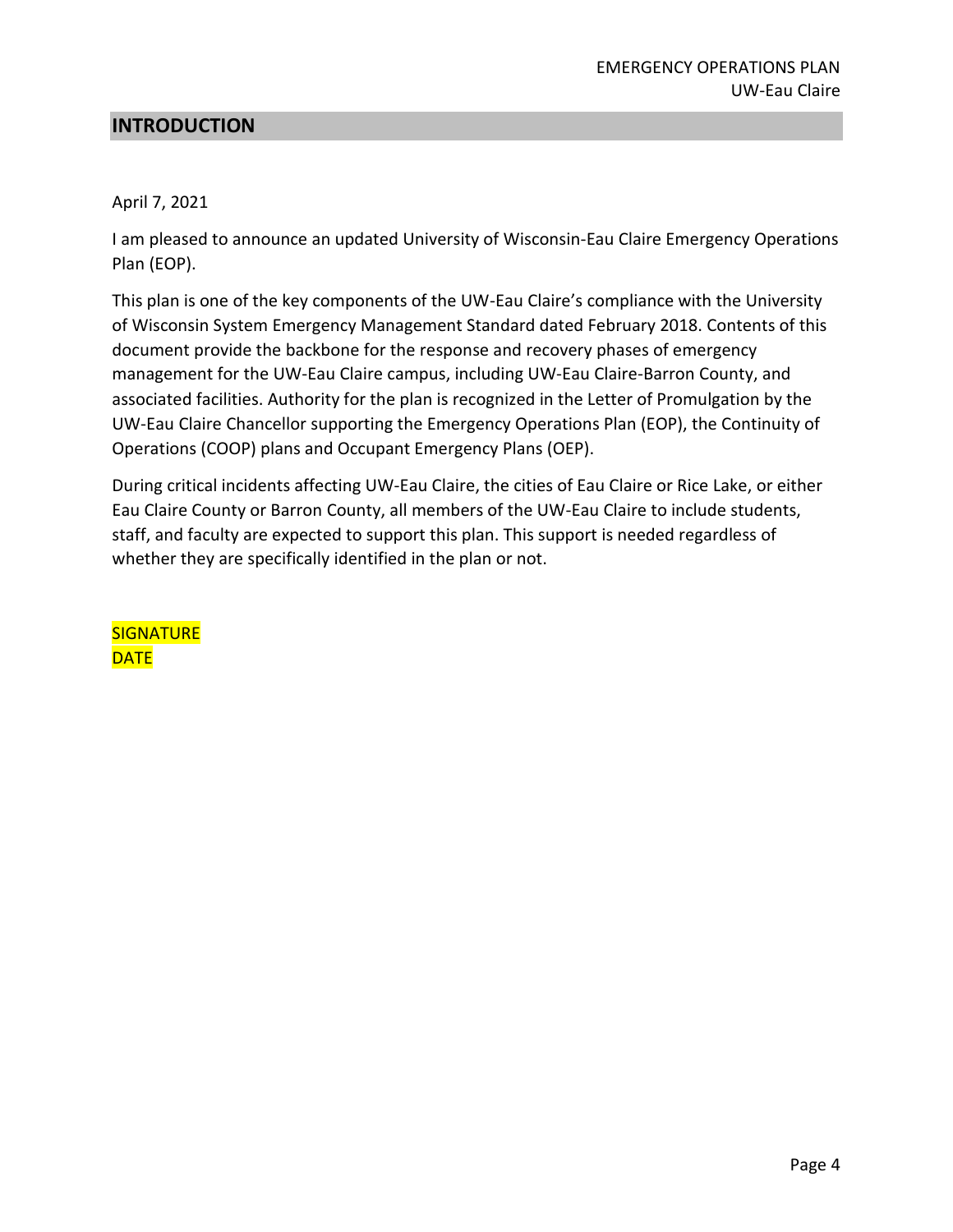### **RECORD OF CHANGES**

| <b>DATE</b> | <b>REVIEWED BY</b>      | <b>DESCRIPTION OF CHANGES</b>               |
|-------------|-------------------------|---------------------------------------------|
| 04/07/21    | <b>Brian Drollinger</b> | Changed dates, added annexes, revised names |
| 8/11/21     | <b>Brian Drollinger</b> | Added Olga Diaz to Emer Resp Team list      |
|             |                         |                                             |

# **SCHEDULE OF EVALUATION**

#### **Timing**

The Emergency Operations Plan will be revised when changes are needed and/or on an annual basis. It is important to keep this plan accurate and detailed, specifically if new or updated agendas cause this plan to be reviewed. Description of important changes will be listed in the "Record of Changes" (see above). These revisions or changes will be communicated to those departments or staff that are directly affected.

#### **Responsibility**

Risk Management & Safety is the lead coordinating agency for writing and updating this Emergency Operations Plan. The UW-Eau Claire Police Department will be an integral partner in continuing the process and procedures of this plan. The UWEC Police will also be responsible to work in conjunction with the Risk Management Dept in reviewing this plan annually.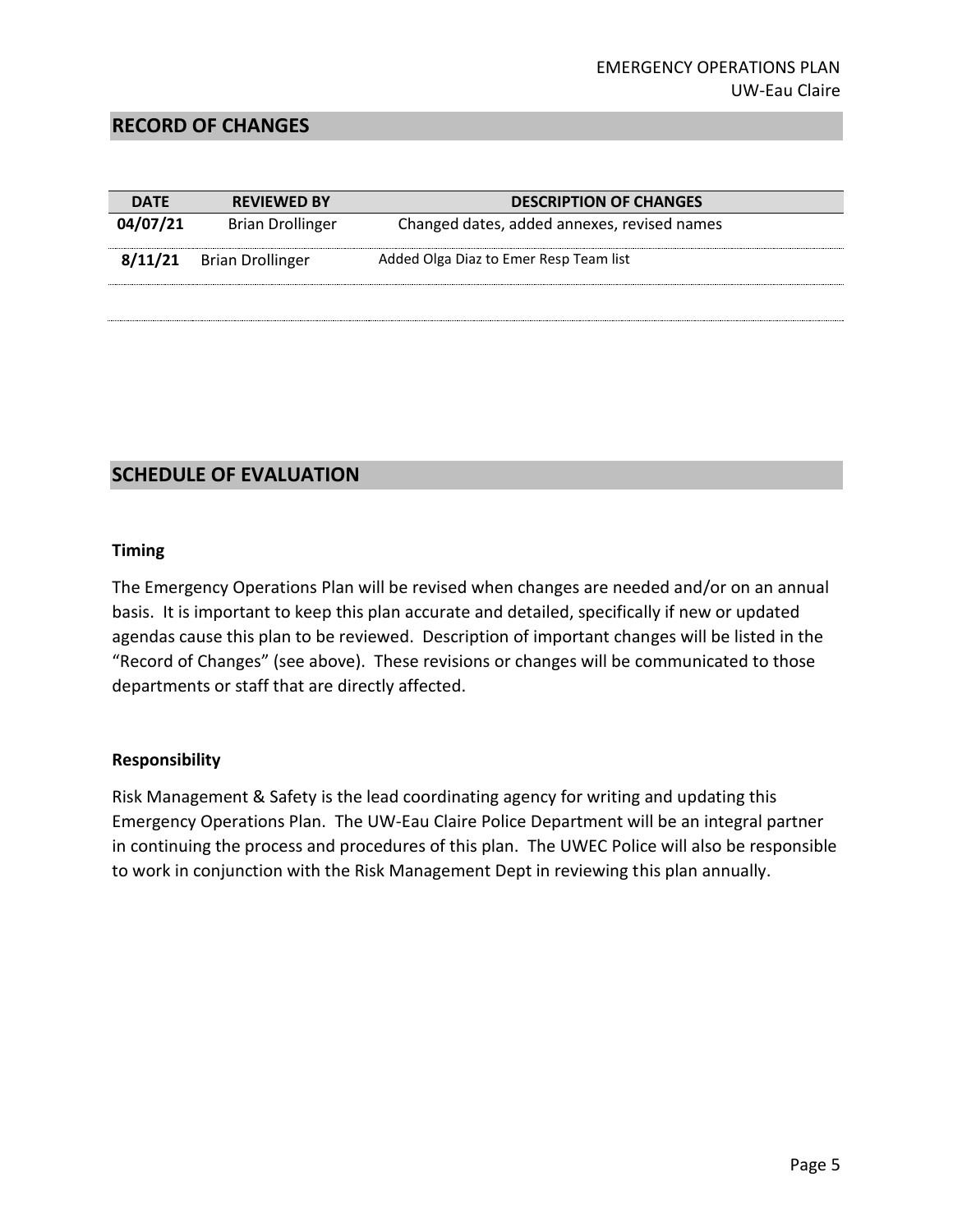# **EMERGENCY PLAN ORGANIZATION**

| <b>PLAN COMPONENT</b>                | <b>DESCRIPTION</b>                                                                                                                  |
|--------------------------------------|-------------------------------------------------------------------------------------------------------------------------------------|
|                                      | Overview of plan                                                                                                                    |
| <b>Basic Plan</b>                    | Identifies policies and concepts of operation that<br>guide UW-Eau Claire for response to unplanned<br>incidents or planned events. |
| <b>Appendices</b>                    | Supporting documents                                                                                                                |
| <b>Functional Annexes</b>            | Individual chapters that focus on specific processes                                                                                |
| <b>Hazard Specific Annexes</b>       | Individual chapters that focus on specific hazards                                                                                  |
| <b>Standard Operation Procedures</b> | Checklists and guidance directing specific actions in<br>support of disaster operations                                             |
|                                      |                                                                                                                                     |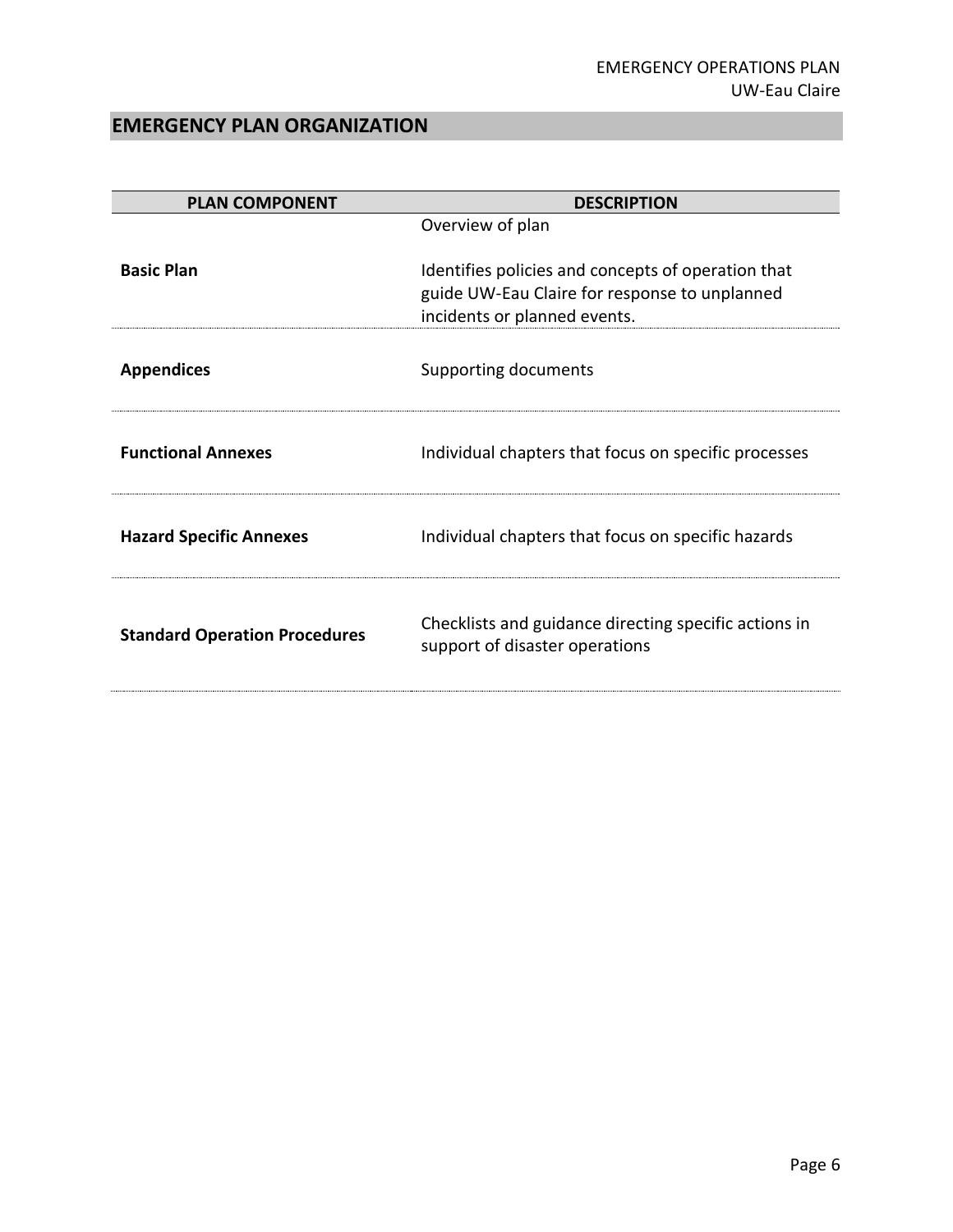# **PURPOSE**

The UW-Eau Claire Emergency Operations Plan is intended to be an all-hazards plan. For purposes of this plan, the terms UW-Eau Claire (or UWEC) are used all-encompassing to include the UW-Eau Claire campus located in Eau Claire, Wisconsin, UW-Eau Claire-Barron County (UWEC-BC), and all satellite locations with dedicated university space. The purpose of this plan is to establish the basic procedures and structure that UW-Eau Claire will follow in response to any emergency incident or in preparation for a large planned campus event. The plan is intended to establish responsibilities and set the campus guidelines for response. It is not intended to provide tactics for on-scene operations or take the place of standard operating procedures for first responders.

It is impossible to specifically plan for every possible emergency that could occur on the University of Wisconsin–Eau Claire campus. Due to the wide variety of events that the campus may experience, the response plan must have the capability to quickly adapt to events as they unfold. The University response should be consistent and provide a structure that can be modified to provide the support and resources to meet constantly changing demands of any emergency situation.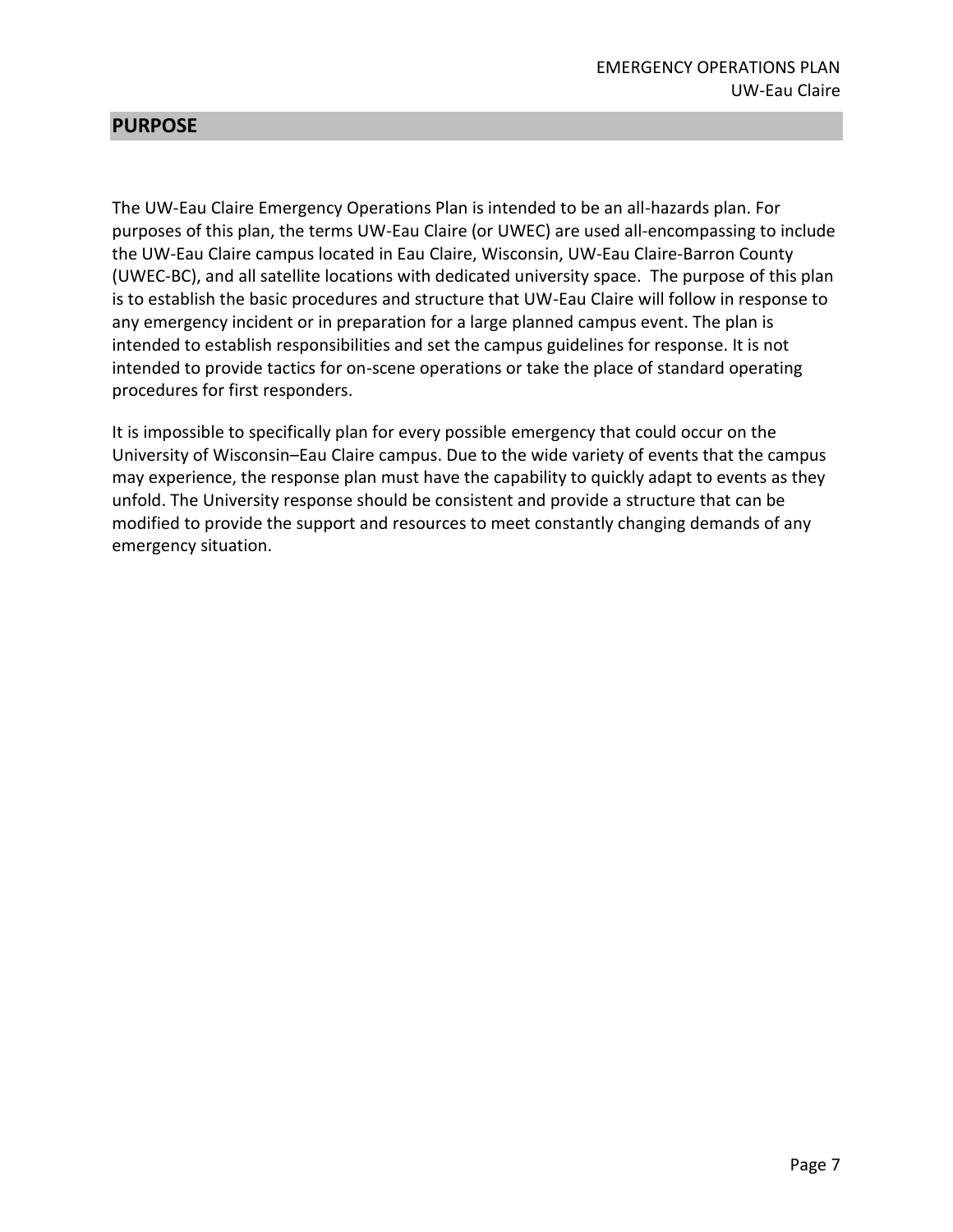# **SCOPE**

This plan and procedures apply to all personnel, buildings, and grounds owned and operated by the University, including UW-Eau Claire – Barron County, and include those peripheral areas adjoining the University, such as Simpson Athletic Field and Bollinger Fields. Most of the expected parties for response are identified in writing; however, any member of the University can be called upon as subject matter experts even though they or their organization are not specifically identified.

This plan (or portions of it) may be activated by a legitimate authority for response to any size emergency situation or planned events involving activities requiring additional resources than normally needed. It may also be referenced in support of state and local emergency plans and procedures.

Activation of this plan occurs when a situation occurs that requires a response or resources beyond normal daily operations. Activities and resources identified in this plan are designed to be adaptable and flexible to the event. As the event increases and decreases in scope, the resources committed to the event should also rise and fall accordingly.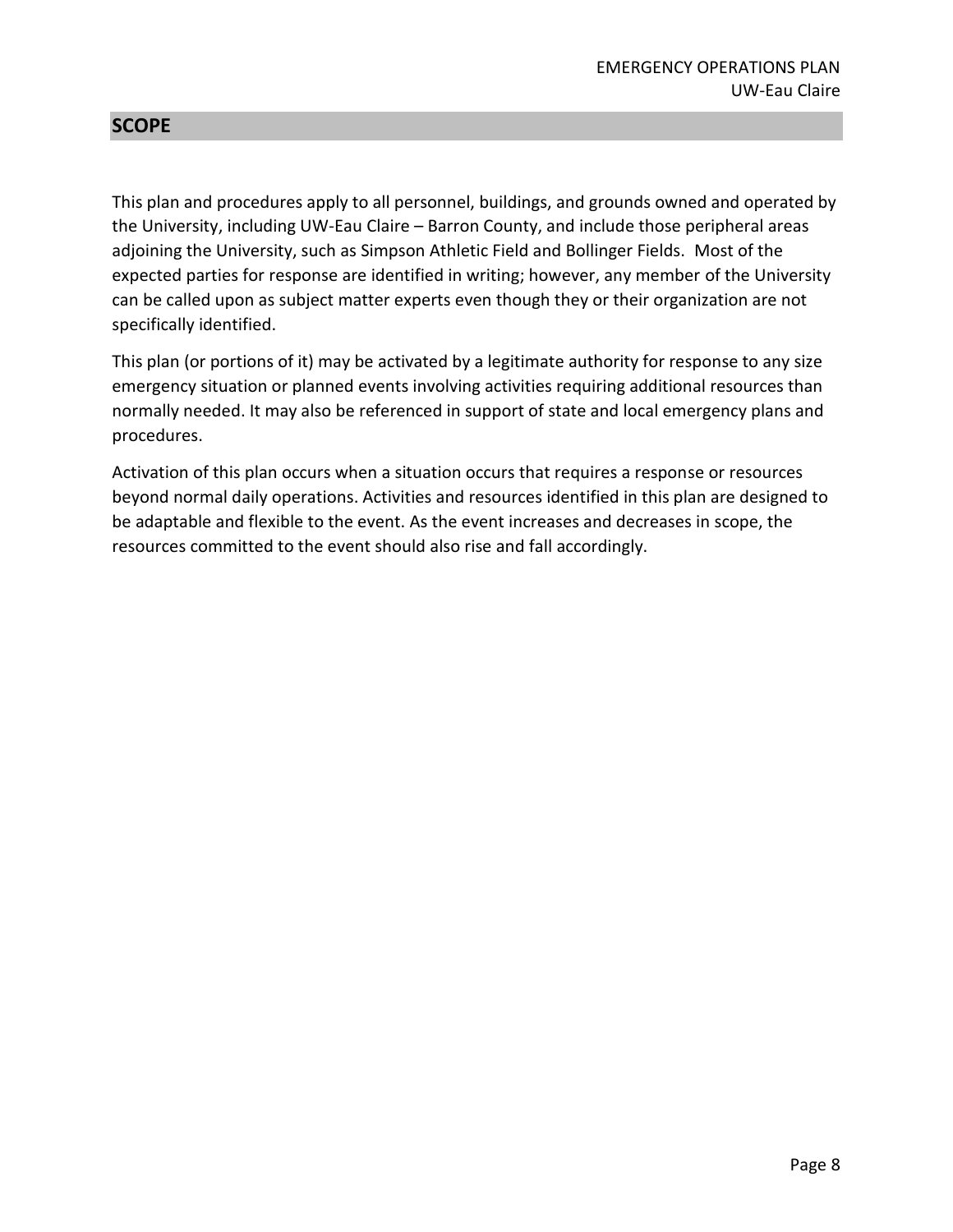# **Authority**

The authority to declare a campus state of emergency rests with the University Chancellor or his/her designee.

During the period of any campus major emergency or disaster, the University Police Department, or the Campus Director at Barron County, may place into immediate effect the appropriate procedures necessary in order to meet the emergency, safeguard person and property, and maintain facilities. They shall immediately consult with the Chancellor regarding the emergency and the possible need for a declaration of a campus state of emergency.

Any emergency which has the potential for publicity should be promptly reported to the Chancellors office and Public Information Officer.

# **Training**

University of Wisconsin-Eau Claire is committed to providing necessary training for faculty and staff to be prepared during an emergency. The training program should include development and implementation of training for program officials, emergency management personnel and general training to the public.

Training needs will be based on assessments, internal and external requirements and mandates, as well as addressing deficiencies identified in action processes. Emergency personnel should receive and maintain training consistent with their current and potential responsibilities.

Training should be part of an annual process for emergency personnel included in areas of increased responsibility.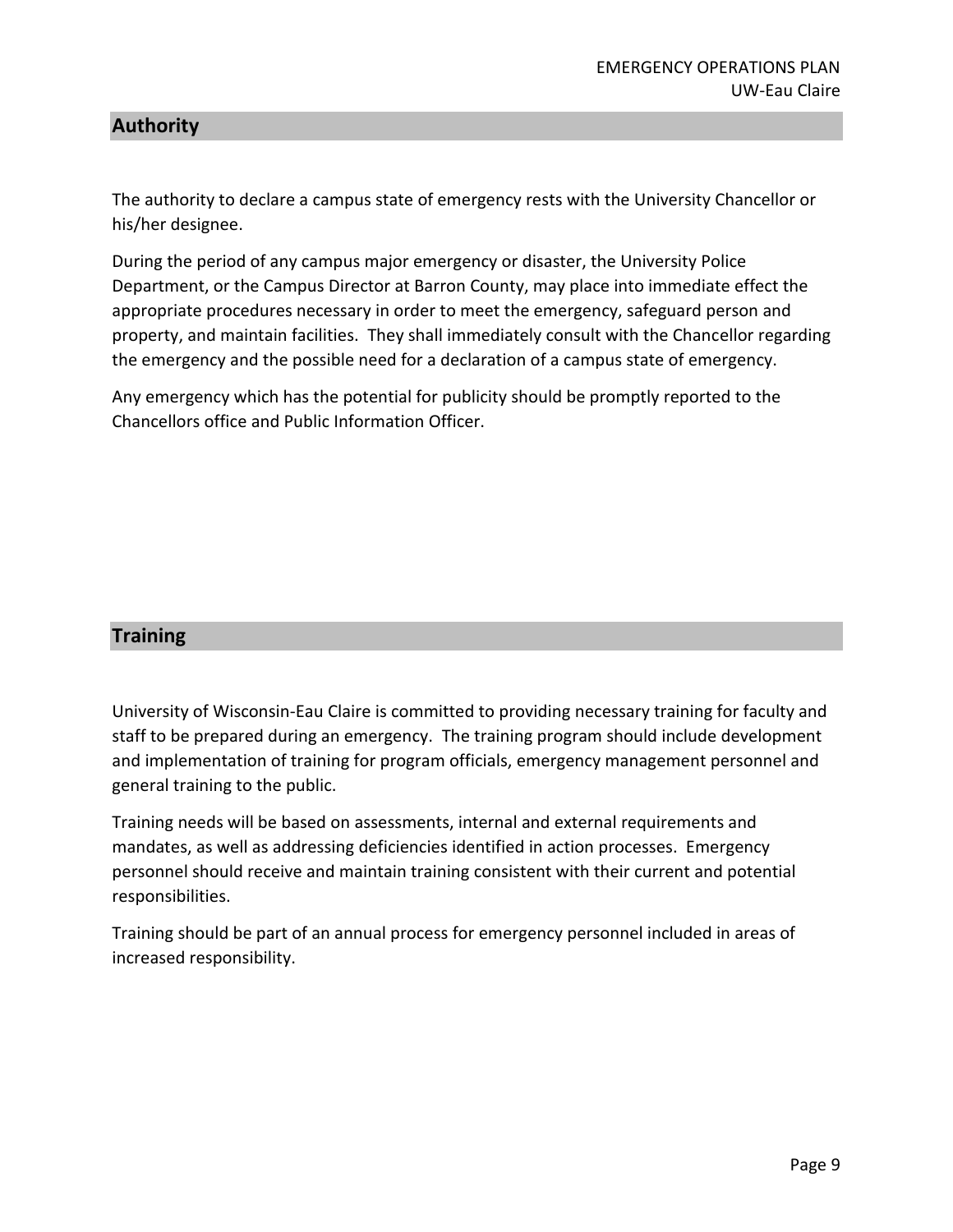## **EMERGENCY MANAGEMENT PROGRAM ELEMENTS**

UW-Eau Claire has adopted the all-hazards approach to emergency planning. Regardless of the event, the initial notifications, basic requirements, standard operations, and general structure of the response will follow a consistent format. Additional concerns and specific aspects of any event will be taken into account within the basic response format. The size and depth of the response in any event will depend upon the impact, size, and issues of the event as determined within the objectives established by campus leaders. Due to climate and social status, UW-Eau Claire can be affected by a number of natural and man-made causes.

**Rank Hazard Risk Score** #1 [Severe Winter Storm](https://uw.isc-cemp.com/Cemp/Details/272050) **Moderately High** Moderately High # 2 [Excessive Heat](https://uw.isc-cemp.com/Cemp/Details/272068) Moderate # 3 [Severe Storm](https://uw.isc-cemp.com/Cemp/Details/272055) Moderate #4 [Flood](https://uw.isc-cemp.com/Cemp/Details/272035) Moderate # 5 [Civil Disturbance](https://uw.isc-cemp.com/Cemp/Details/272115) & Protest Moderate #6 [CBRNE Event](https://uw.isc-cemp.com/Cemp/Details/272120) CREASE CREASE CREASE AND CREASE CREASE Moderate # 7 [Severe Cold & Wind-Chill](https://uw.isc-cemp.com/Cemp/Details/1098764) Moderate #8 [Hazardous Material Release](https://uw.isc-cemp.com/Cemp/Details/272089) Moderately Low # 9 [Structure Fire and Building Collapse](https://uw.isc-cemp.com/Cemp/Details/272109) **Moderately Low** #10 [Electrical Power Supply Disruption](https://uw.isc-cemp.com/Cemp/Details/272079) Moderately Low # 11 [Communicable Disease](https://uw.isc-cemp.com/Cemp/Details/272060) Moderately Low

Below are the hazard risks faced by UW-Eau Claire based on the Hazard Analysis:

The risk score is a function of likelihood and consequence. Likelihood is the chance that the hazard might occur. Since the risk of any hazard is dependent upon the chance that it will occur (likelihood), and the impact of an occurrence (consequence). Risk Score = Likelihood x Consequence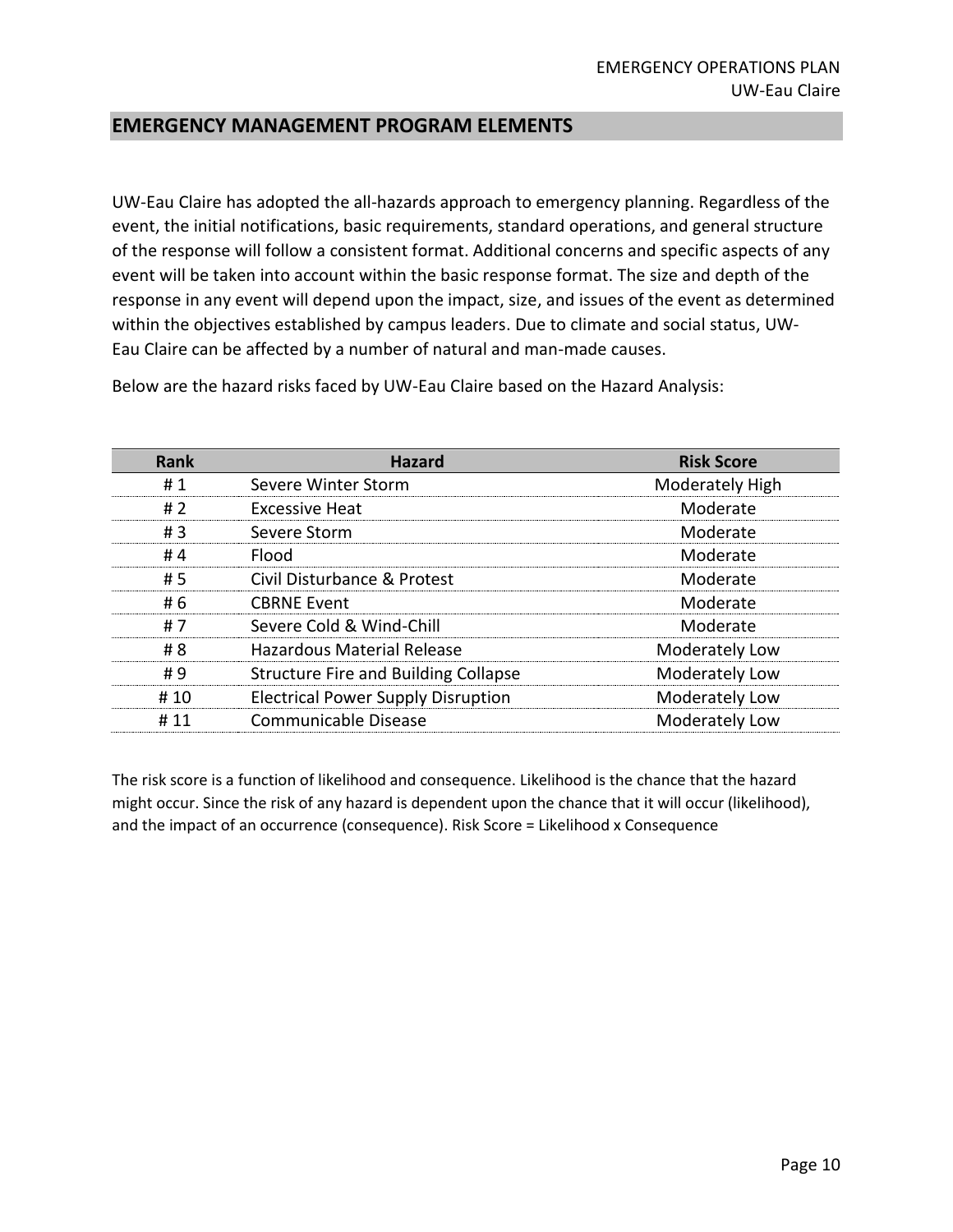## **SITUATION AND ASSUMPTIONS**

The University Emergency Operations Plan is predicated on a realistic approach to the problems likely to be encountered on campus during a major emergency or disaster. Hence, the following are general guidelines;

- a. An emergency or a disaster may occur at any time of the day or night, weekend or holiday, with little or no warning.
- b. The succession of events in an emergency is not predictable; hence, published support and operations plan will serve only as guides and checklists and may require field modification in order to meet the requirements of the emergency.
- c. Disasters may affect the geographical location surrounding the University; therefore, City, County and Federal emergency services may not be available or may be delayed in providing assistance.
- d. This document serves as a guideline and, in many cases, refers the user to policies, plans, statutes, etc, that were already in place. If a major emergency or disaster were to occur, University Police would follow existing rules and policies, including the Emergency Plan for Eau Claire County prepared by the Eau Claire County Office of Emergency Government or the Barron County Emergency Management Plan, as applicable.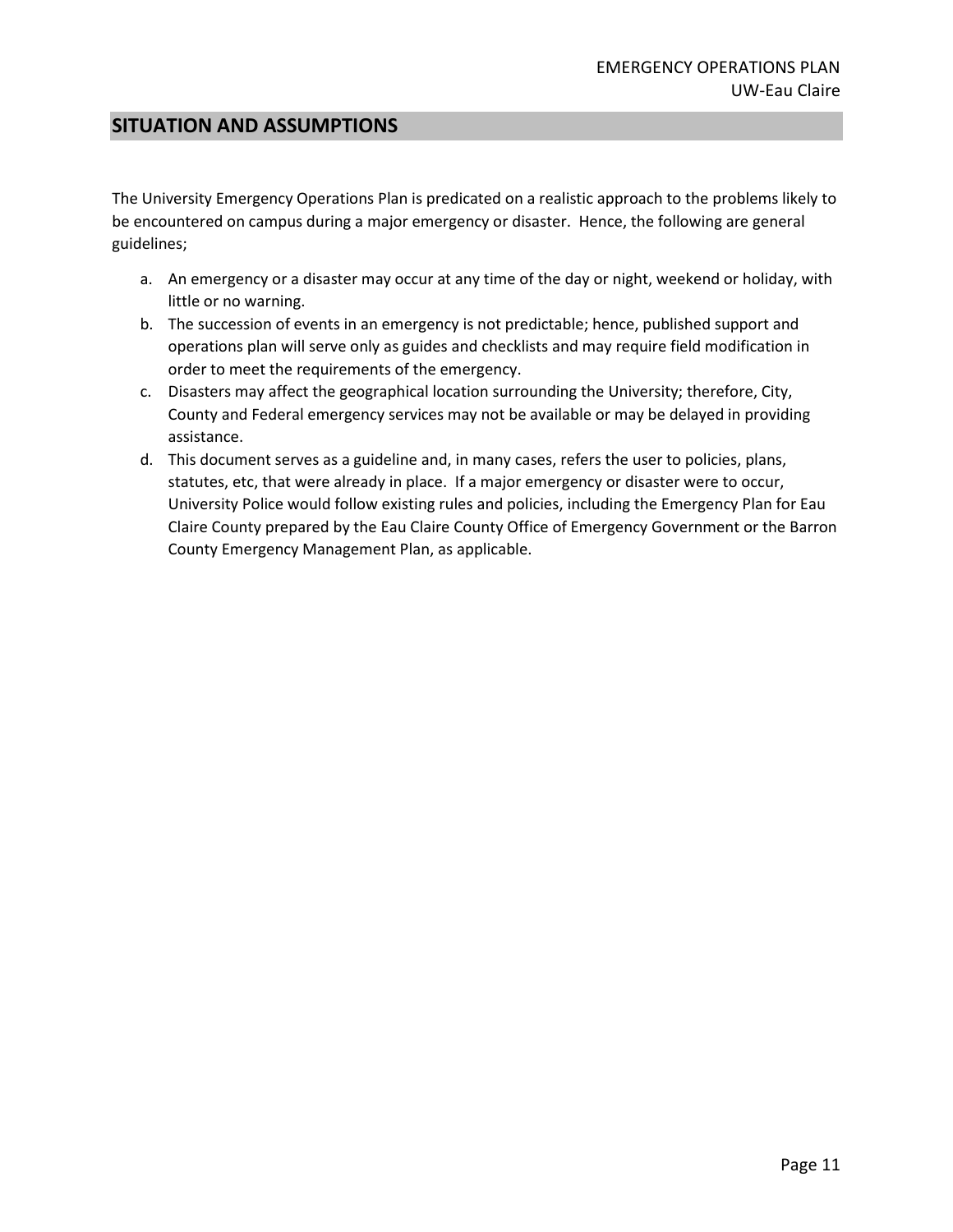# **CONCEPT OF OPERATIONS**

UW-Eau Claire follows the Incident Command System (ICS) format in responding to emergencies in and around campus locations. These initial actions are intended to determine if additional support beyond normal operations are needed and flexible enough to ensure that sufficient resources can be activated if necessary.

This is the overall expectation of response to any event on the UW-Eau Claire campus. If at any time the situation stabilizes and is considered under control, the following additional actions are not needed. Usually, 99% of events on campus are resolved by Step 4 and no additional steps are required. This EOP is expected to address those instances when additional personnel, agencies, and resources are needed to stabilize and recover from an incident.

When additional resources beyond normal operations is needed or additional organizations besides UW-Eau Claire are involved, campus leaders may choose to activate the Emergency Operations Center (EOC). The EOC is comprised of members of different disciplines within the University that have been introduced to EOC operations and ICS. These members have been assigned to various emergency response elements to support on-scene response to an event and develop strategies and assist in the tactical planning to meet the objectives set out by the campus leaders (Executive Staff). All or selected portions of these response elements may be called upon to fulfill the needs of the campus in responding to an event and recovering as soon as possible. At times, portions of these elements will be brought together either physically or teleconferenced as a preparation to a possible event (forecast snow event or Severe Thunderstorm/Tornado possibility.

This plan may be used as a guide in the planning process of a large planned event at UW-Eau Claire (examples are football games, homecoming, political speeches, and public protests).

For unplanned emergency incidents, the following sequence of events is expected to occur as the beginning of the EOP activation:

#### Initial Actions:

- 1. Event
- 2. Notification received by First Responders
- 3. First Responders (Police, Fire Dept., and/or EMT) arrive on-scene to begin initial life safety and property protection operations. University Police (UPD) will generally be the first to respond for the University.
- 4. The senior officer-in-charge should initiate the First 45 Minute Checklist if the conditions indicate that additional resources beyond daily operations may be needed.
- 5. The senior officer-in-charge will contact the UPD Leadership member on-call (LMOC) if they determine it is warranted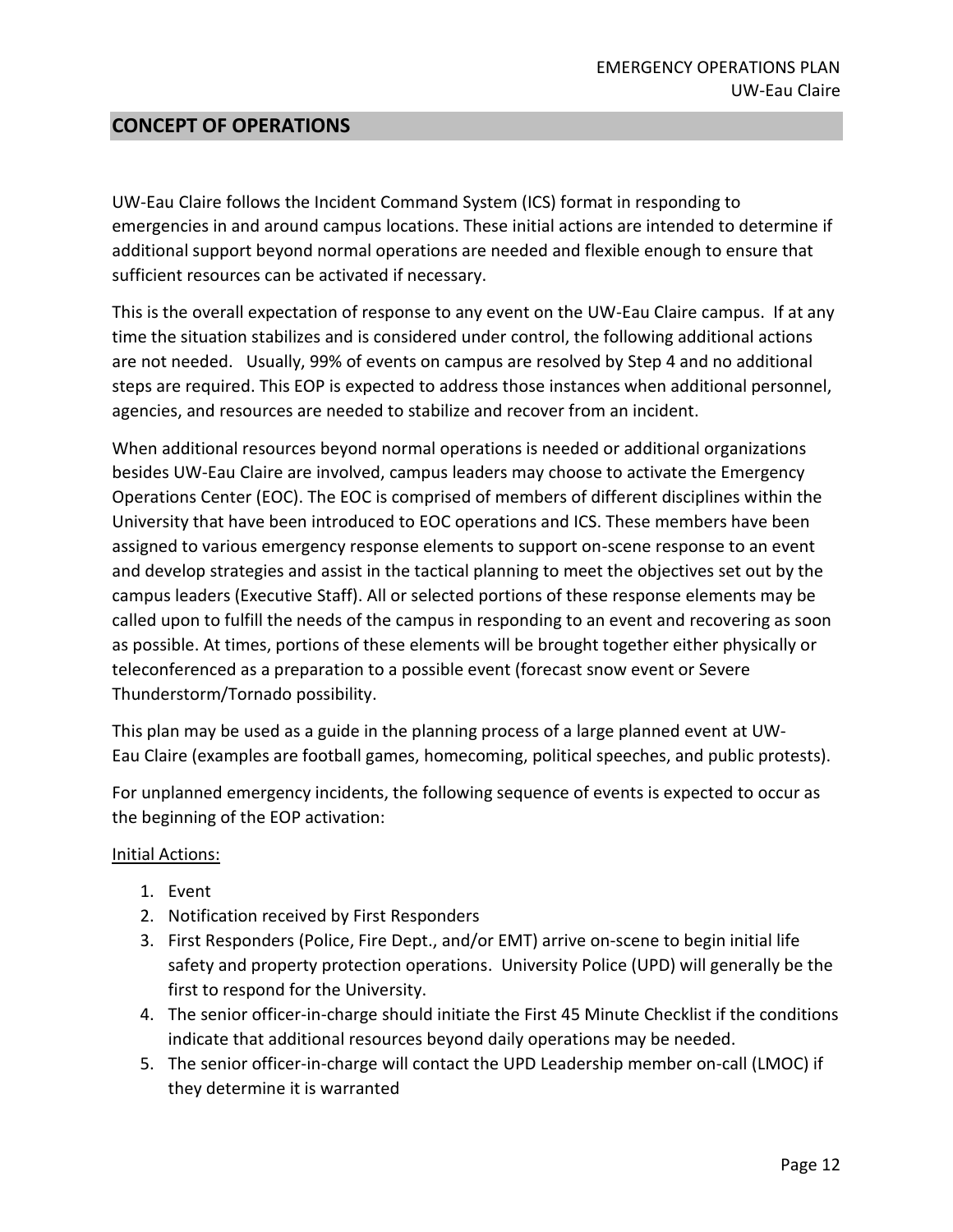- 6. First Responders (LMOC) establishes Incident Command or Unified Command is established with Fire Department
- 7. A Command Post is established
- 8. Executive Staff will be notified, if deemed necessary
- 9. The LMOC will:
	- a. Assume Incident Command or appoint a designated individual to be the Incident Commander.
	- b. Issue an Emergency Notification System (ENS) if determined necessary
	- c. Determine and order the resources needed for Tactical Operations
	- d. Determine if the EOC is needed is to be activated & which EOC positions should be used
	- e. Send notification to Chancellor's Emergency Response Team (CERT), if necessary
	- f. Ensure that the first 45 minute emergency response actions have been addressed

*If the situation is stabilized and recovery can be accomplished with current resources, there is no need to activate the EOC.*

Emergency Operations Center (EOC) Activation (if deemed necessary by appropriate authority):

- 1. LMOC will determine when and where the EOC will be located
- 2. Initially, all members of the CERT will be activated and asked to respond to the EOC, either in person or via phone/videoconferencing. All CERT members will receive an initial briefing to ensure shared understanding and the CERT will appoint a EOC Manager and staffing requirements. The CERT will also create the initial set of priorities and initial communication plan to the campus.
- 3. As the situation develops, the EOC Manager may vary the composition and size of the EOC to adequately to address the objectives set by the Incident Commander and Executive Staff.
- 4. EOC Manager and Planning Group will begin to move through the Planning P for the current operational period.
- 5. Expect activated EOC members to follow their position checklists and support the incident objectives established by the Executive Staff and/or the Incident Commander.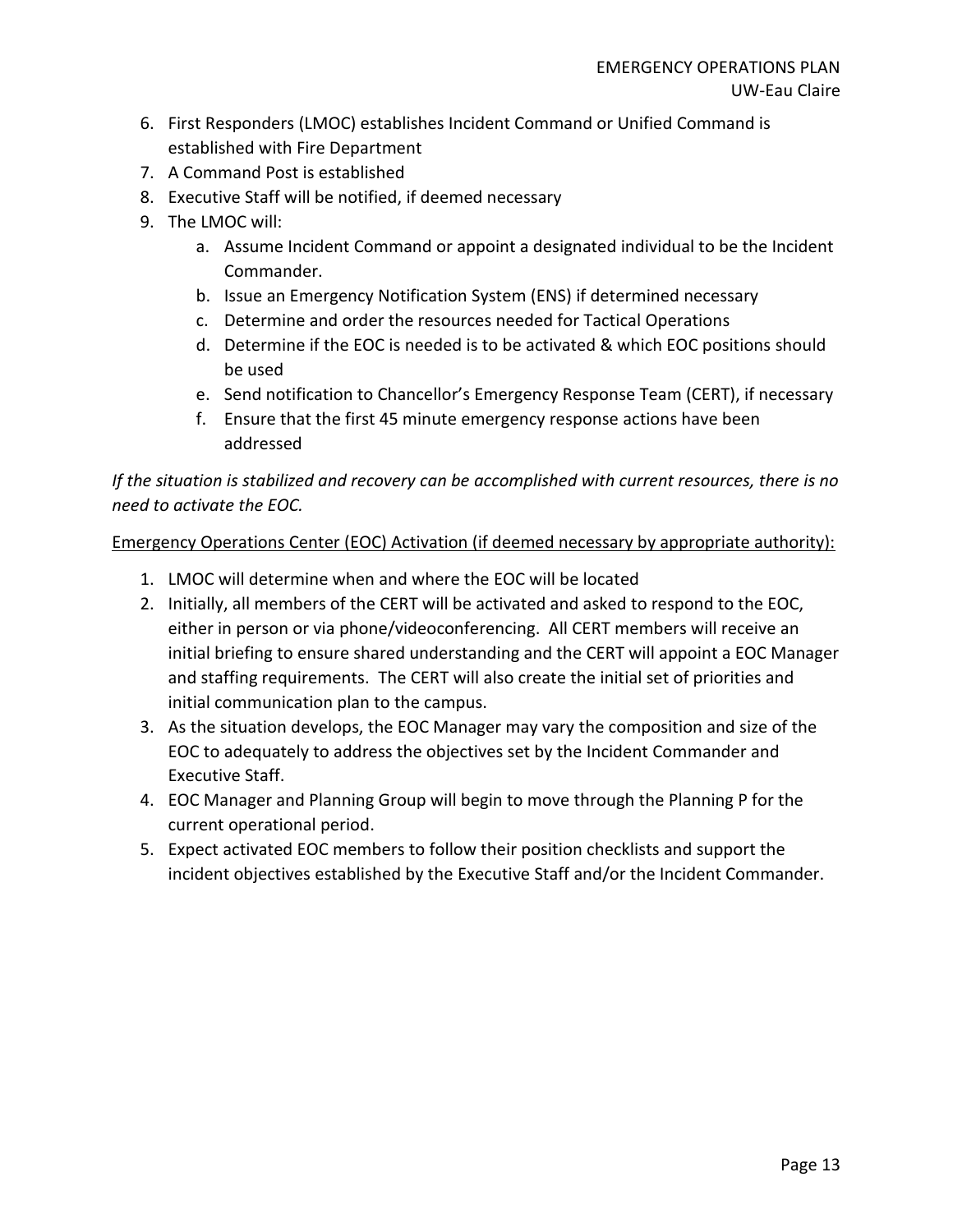# **ORGANIZATION AND ASSIGNMENT OF RESPONSIBILITIES**

Due to the wide-ranging responsibilities and activities conducted at UW campuses, it is expected that any organization that is part of the University could be called upon to support the plan when resources are needed. Campus agencies provide support to the plan on a daily basis and will supply specialized or trained staff to the Emergency Response Elements when requested.

#### **CAMPUS DEPARTMENTS**

#### **Office of the Chancellor**

- Responsible for overall operations of UW-Eau Claire
- Chairs the University Executive Staff

#### **Office of the Provost & Vice Chancellor for Academic Affairs**

- Responsible for academic organizations at UW-Eau Claire
- Is second in line of succession to Chancellor

#### **Vice Chancellor for Finance & Administration**

- Chief financial and administrative officer on UW-Eau Claire
- Oversees the business and services departments on UW-Eau Claire

#### **Vice Chancellor for Enrollment Management**

- Executive Leadership to core set of student services-related departments and programs
- Provides oversight, support, and direction to Student Health Services, and Counseling

#### **Vice Chancellor for Equity, Diversity, Inclusion & Student Affairs**

- Executive Leadership to core set of student services-related departments and programs
- Provides oversight, support, and direction to Student Health Services, and Counseling Services

#### **Risk Management & Safety**

- Insurance Claim and Recovery Services
- Financial services, including financial tracking
- Outside resources
- Approvals for emergency outsourcing
- Insurance adjusters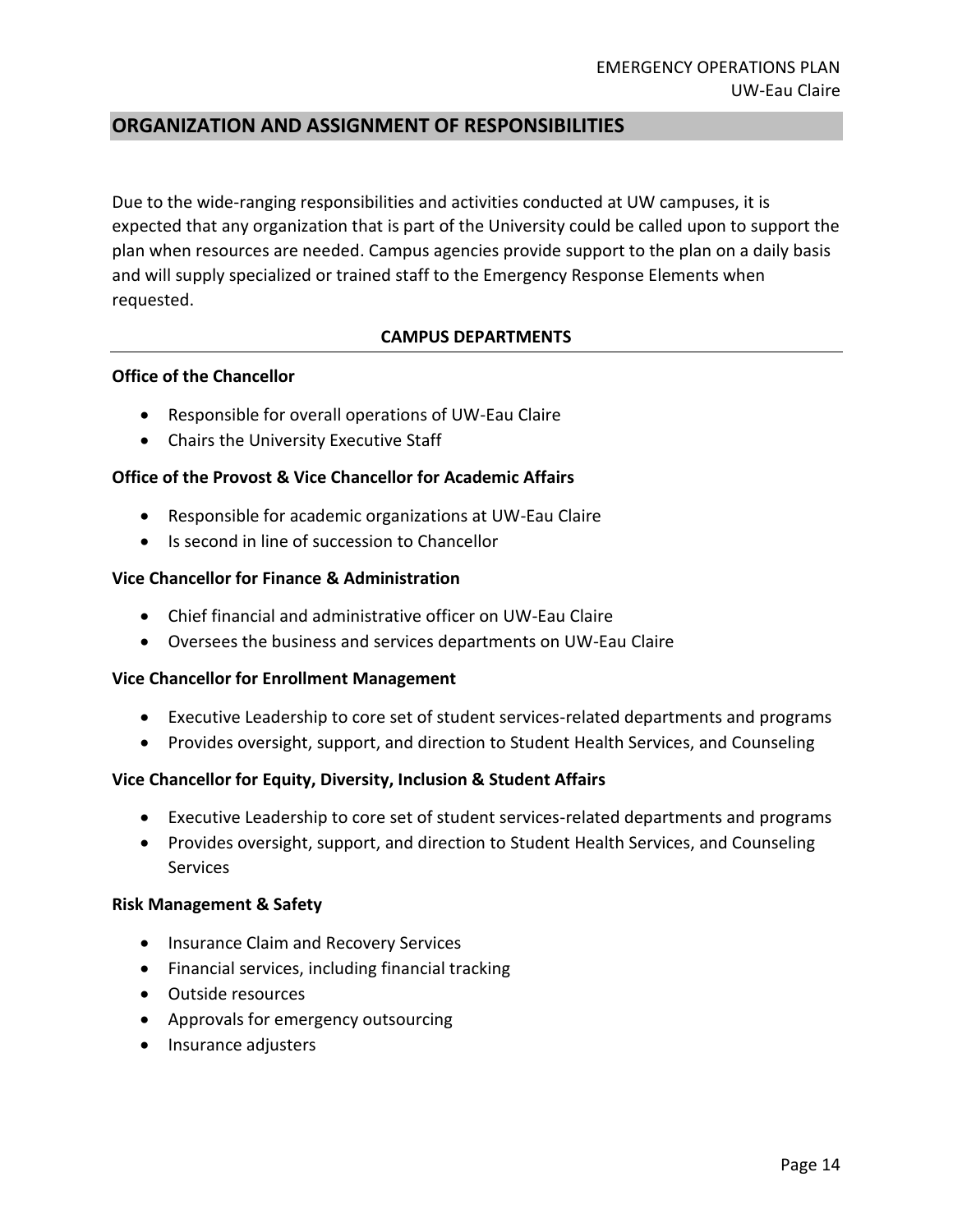#### **Athletics**

- Labor assistance from Athletic Staff and option for student-athletes to volunteer
- On-site medical facilities (first aid rooms in particular)
- Showers, laundry, decontamination facilities (showers)
- Radios
- Vehicles

#### **Business Services – Purchasing**

- Credit card authority and financial tracking of the emergency credit card
- Truck fleet with 2-way radio communication
- Contacts with safety supply organizations and limited safety supply stock
- Will expedite emergency procurements within the claims investigation and resolution

#### **University Communications**

- Associate Director of Integrated Marketing and Communications serves as the initial spokesperson representing the University following an event
- Manage media and public response to crisis or issue
- Overall information gathering, writing and distribution
- Immediate emergency or crisis communication to campus
- Tailored communications to internal (students, faculty and staff) and external (media, parents, alumni, city residents) audiences
- Communication through Web, email, Internet, voice and multimedia technology
- On-scene media management
- Office and staff support: Editing, graphic design, sign-making, copying, faxing, research
- News conference coordination and set up
- Instant Web sites, replacing the www.wisc.edu homepage or other key sites
- Rumor control and media monitoring
- Media call management and logging
- 1-800 number call center content and coordination
- Coordination with other System and state PIOs
- Training for key spokespeople
- Ability to call up team of auxiliary campus communications officers

#### **Dean of Students Office**

- Policy review and analysis (rules)
- Link to faculty/staff
- Student outreach
- Crisis Support/connection to families; reach out to larger community
- Link to campus clergy and international programs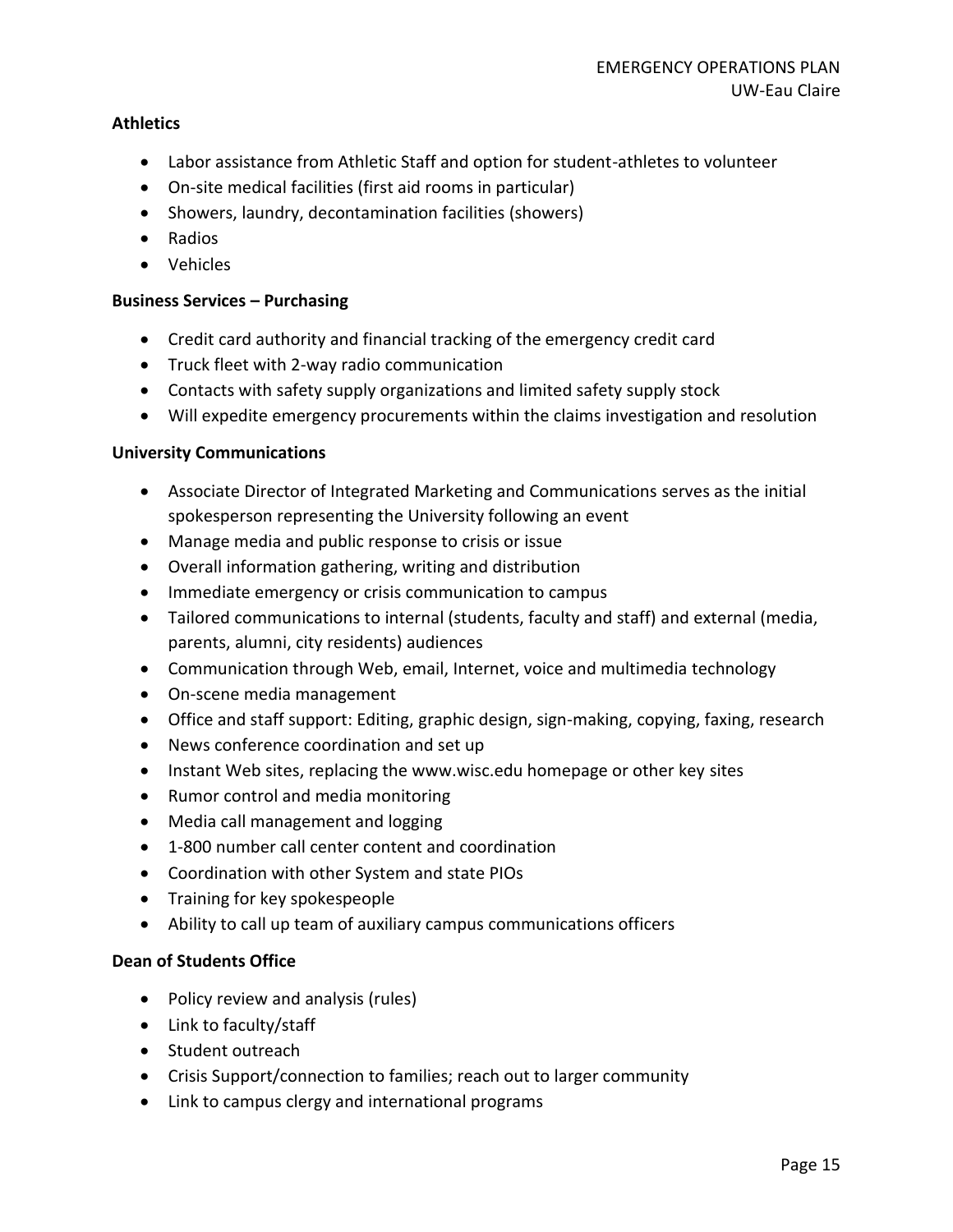#### **Division of Information Technology**

- Dispatch for telephone and data network installation & repair
- VOIP Service
- Local and wide area data network management
- Broadcast voice mail, mass email
- Web page development and hosting
- Laptops for EOC
- IT setup for EOC
- Support for University Communications activities

#### **University Health Services**

- Direct care services
	- $\circ$  Clinical triage and treatment of minor injuries and illnesses on site and/or diverted from emergency rooms to UHS
	- $\circ$  Counseling crisis intervention
- Epidemiology
- Information resource medically related
- Communicable disease prevention, containment and intervention including mass vaccinations (POD), screening, and distribution of prophylactic medications
- Consultation on occupational medicine and health risks
- Personal protective equipment
- Environment health impact assessment
- Liaison connections with residence halls, campus and private
- Communications expertise can partner with University Communications to enhance capability
- Connections to community health related agencies and resources, especially public health

#### **Employee Assistance Office**

- Critical Incident Debriefing; grief counseling
- Familiarity with faculty/staff
- Link to other EAP professionals
- Set up debriefing (may need to debrief those conducting the debriefing)

#### **FP&M – Physical Plant**

- Access to buildings
- Vehicles (many with communications equipment); dump trucks; tractors; loaders, street sweepers; trash trucks; heavy equipment;
- Truck service loading & delivery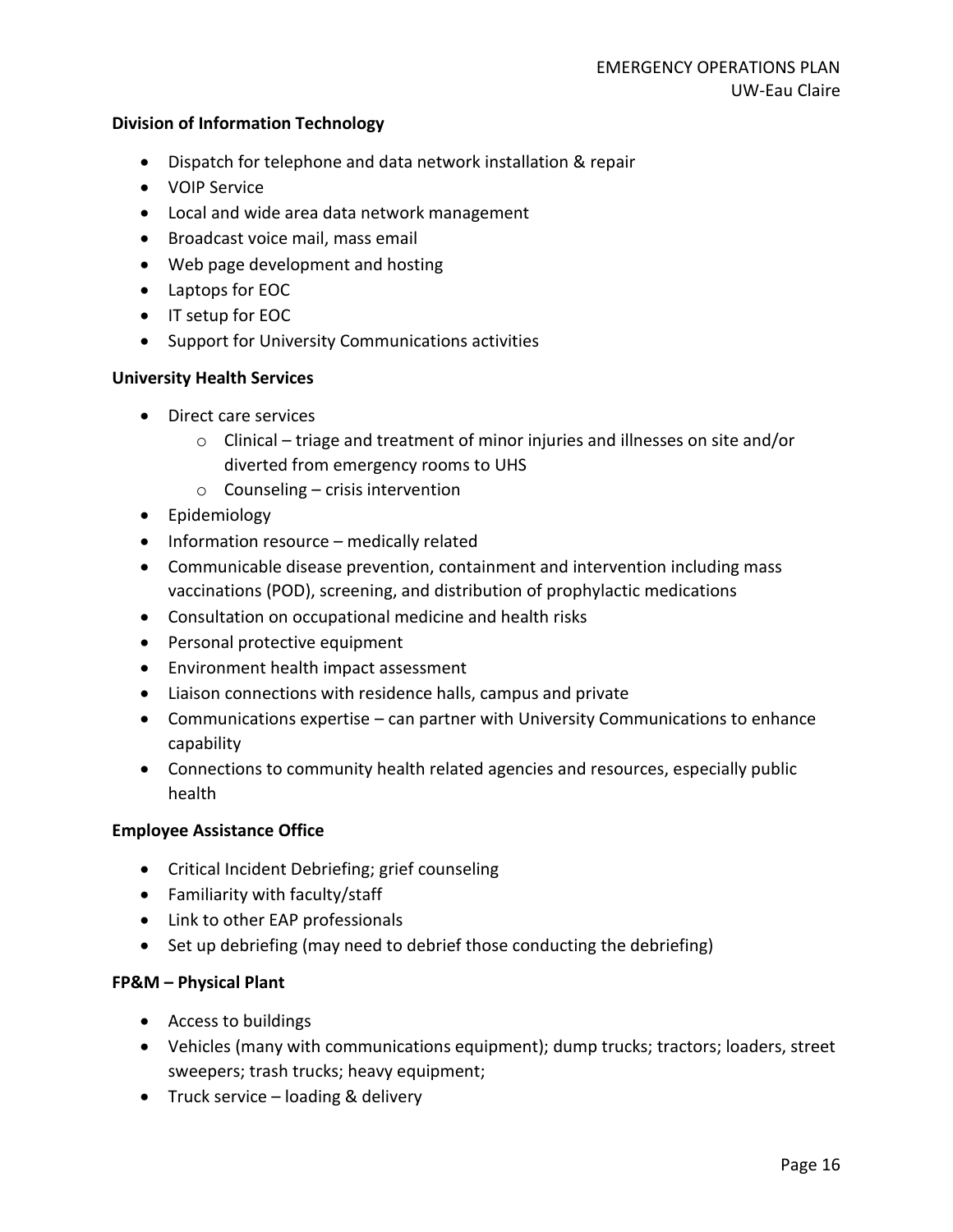- Trades people: carpenters, electricians, paint, plumbing, steamfitting, sheet metal, locksmith, machinists, masons, air balancers, laborers, glaziers, plasterers, tile setters
- Environmental management snow removal, minor road repair, sand/salt people and equipment
- Custodians
- Equipment (generators, pumps, temporary lighting)
- 2-way radios, CARS dispatch, off-site dispatch, etc.
- Expertise architects, mechanical engineers, electrical engineers, project managers
- Knowledge of facilities: access control, DDC controls of HVAC, generators, elevators, telecom, fire alarm systems, utility tunnels, etc.
- Laundry; clean up materials
- Blueprints, space assignments, equipment locations, room usage, etc.
- Procurement & contracting outside contractors and supplies

# **FP&M– Environment, Health & Safety Department**

- Reference materials and expertise Chemical & Radiation Safety materials/expertise
- Services include HazMat & NBC (Nuclear, Biological, Chemical) expertise
- Epidemiology
- (UHS) Non-emergency cleanups with assistance, if the spill is small, it is cleaned up by the lab and we cart the residue away, contractors clean their own material
- Removal, storage, shipping of NBC materials sometimes, identification and preparation for disposal work, some substance should not/cannot (legally) be removed from the site they are in, rather arrangements would be made for a one time removal. Generally, removal, storage and shipping of Nuclear & Chemical; biological need to be denatured/sterilized. No medical waste.
- Knowledge of regulatory requirements for NBC
- Trucks equipped for NBC transport
- Showers, laundry, storage area within limits
- Familiarity with wet sciences; what materials are where?
- Detection equipment (radiation) radiation, mercury; General Safety has air sampling
- Explaining, interpreting technical issues
- Risk communications
- Mercury spill cleanup & air sampling

# **FP&M – Transportation Services**

- Enforcement vehicles
- Assist with traffic control/direct traffic
- Building or Storage keys
- Radios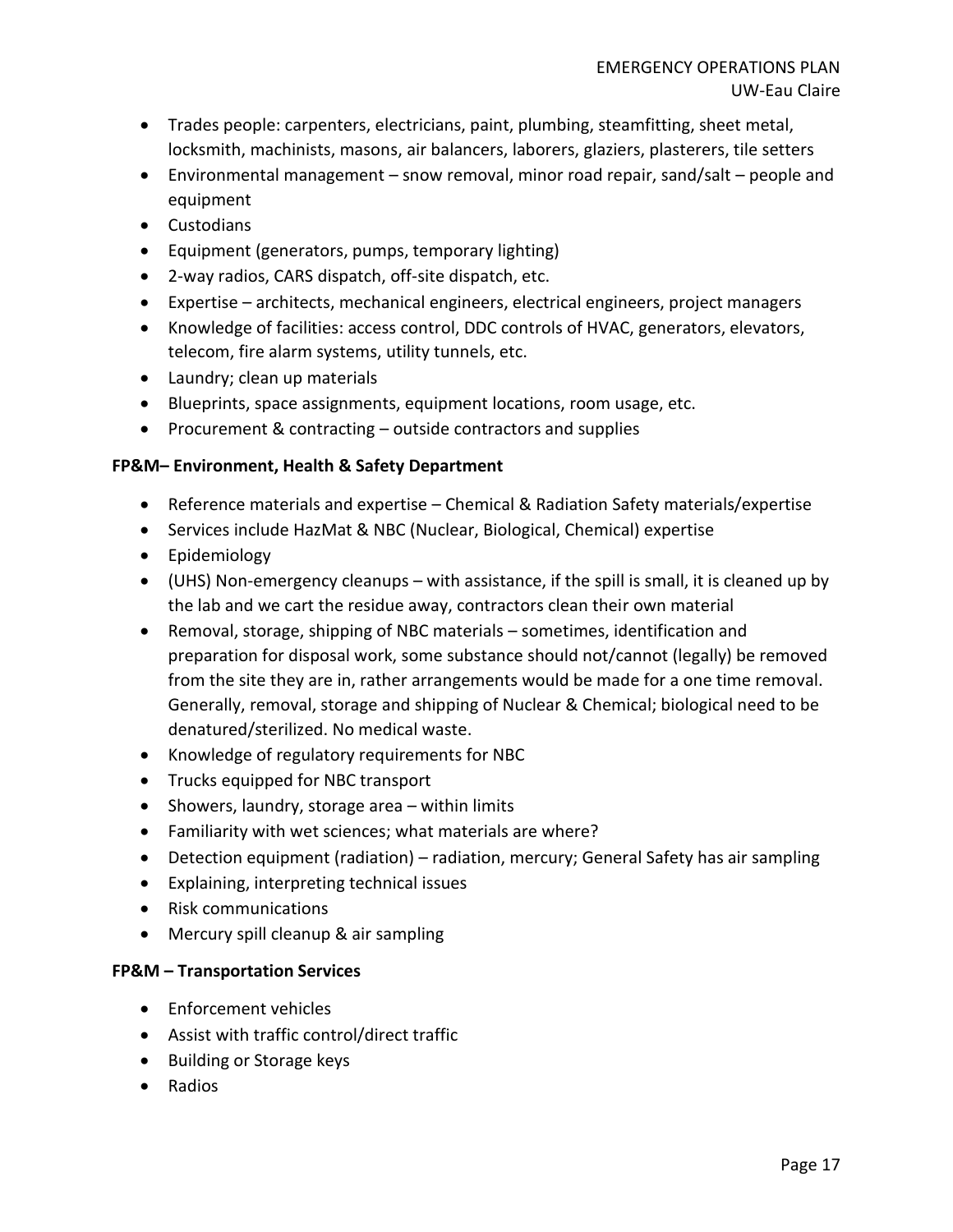- Staff
- Barricades/cones
- Special parking arrangements
- Parking spaces (as many as needed in crisis area or for Media)
- Flat surfaces
- Ramp sweeper/scrubber
- Campus maps
- Contact name or liaison with Eau Claire Metro (shuttle services) and Union Cab (if services needed)
- Portable variable message signs

### **University Housing**

- Physical facilities and staff
- Crisis intervention
- Vehicles
- Food/kitchens/dining rooms
- Laundry
- Blankets
- Decontamination facilities (showers)
- Best info on housing residents (addresses, etc.)
- Refrigerator trucks
- Best info on how to relocate housing residents
- Written agreements with outside agencies for relocation of resident (LOAs)

#### **Office of Human Resources**

- Access to employee information, e.g., home contact
- Computer lab facility
- Laptop computers in a mobile charging station that can be delivered for EOC use
- Benefits claims processing, e.g., workers compensation, health and life insurance
- Payroll services
- Translation Services

# **Office of the Registrar**

- Access to student and curricular information (authentication and authorization)
- Official student record data
- Emergency contact information
- Class roster data who is supposed to be in which class and at what time and by which instructor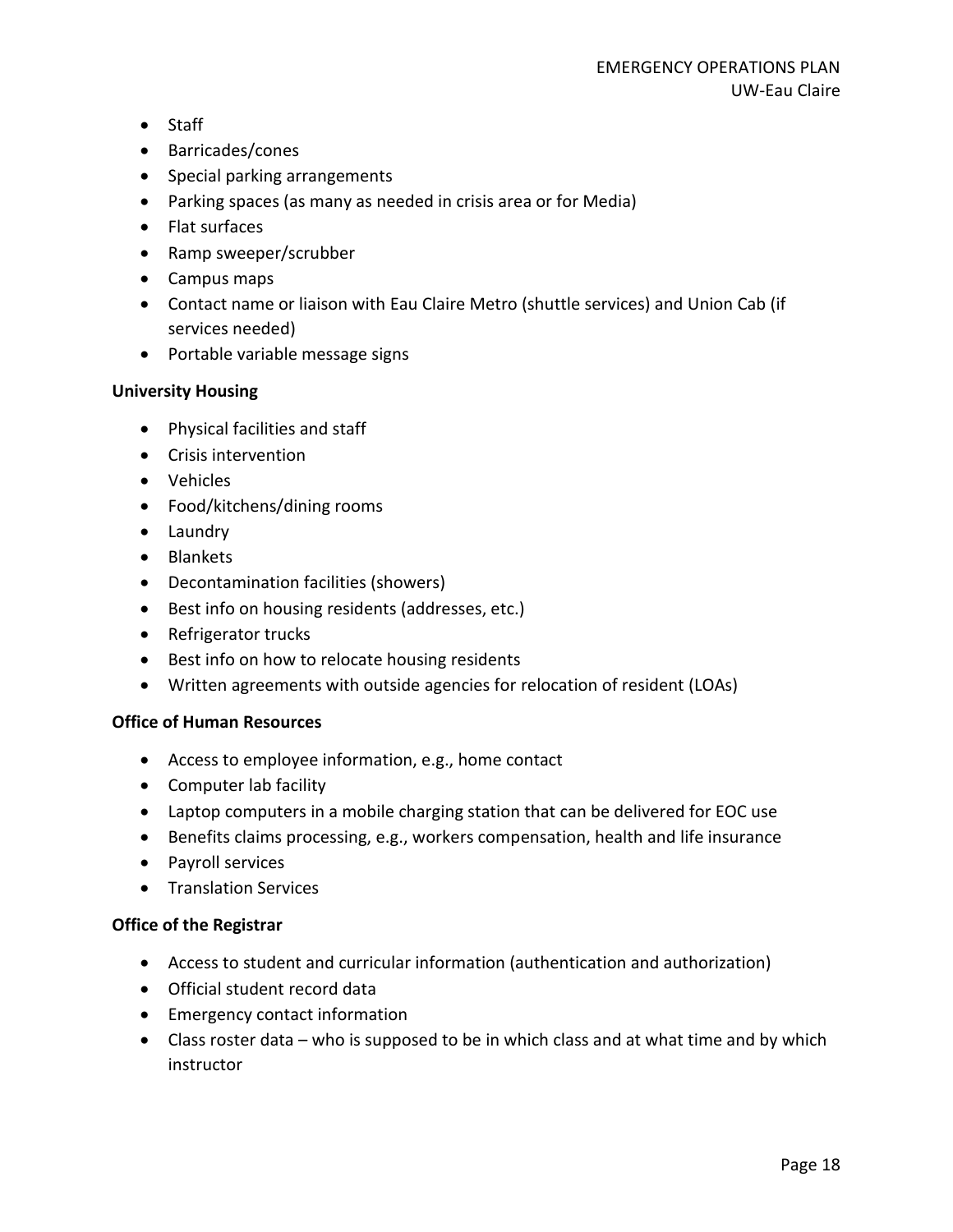- General assignment classroom and special events data (what is being taught, where and by whom; what special events are in which classroom)
- Knowledge/advise on FERPA

#### **Police Department**

- Police services
- Security services
- Emergency vehicles
- Radios
- 9-1-1 communications center
- Evidence technicians
- Liaison with municipal, county and state law enforcement agencies
- Liaison with county and state emergency management
- Liaison with UW-Madison Police and Emergency Management Departments

# **Recreational Sports**

- Facilities, with showers, towels, and laundry facilities:
- Vehicles
- Staff
- Automatic External Defibrillators
- Radios

#### **UW Barron County**

• Space – meeting and/or staging places and shelter: guest rooms, meeting/conference rooms, and a kitchen/dining room.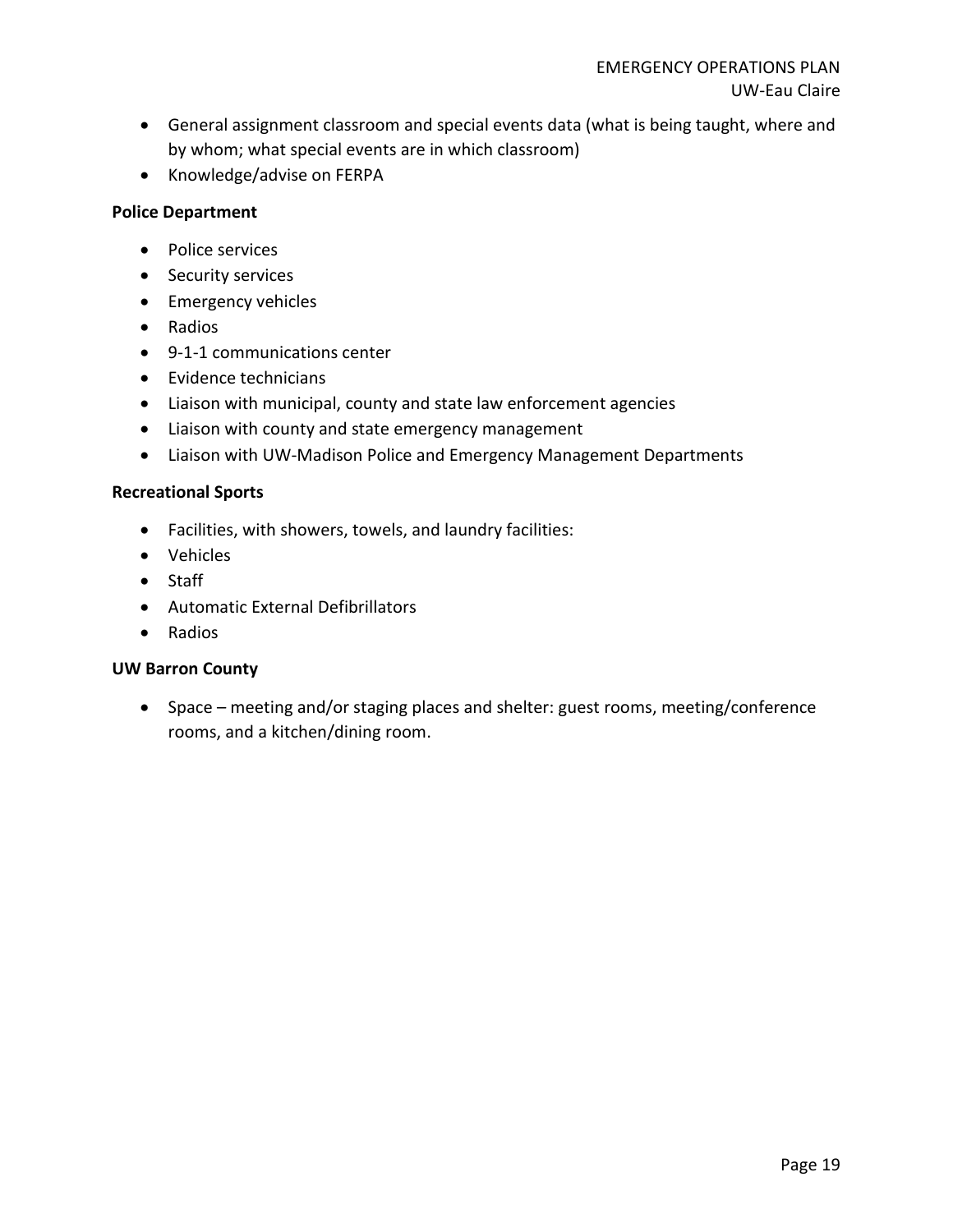# **EMERGENCY RESPONSE ELEMENTS**

UW-Eau Claire incorporates the Incident Command System (ICS) for response to events with some modifications to accommodate the school's unique characteristics and capabilities. When the plan is activated, specific emergency response elements will be called. These elements are made up of various personnel throughout the campus with specific skill sets to perform the various tasks that may be needed in an emergency situation. Campus leadership will initially determine which elements are needed based upon scope and severity of the incident. The activated elements are expected to expand and contract during an event as objectives, strategies, and tactics change.

#### **EXECUTIVE STAFF**

The Executive Staff is responsible for the overall, broad response to the effects of an event and determine objectives to ensure the mission of the school is maintained. Primary examples of decisions made by this group would be to cancel events on campus, establish institutional priorities, interact with other governmental agencies, and act as the initial representation of the University (such as conducting a press conference). Members of the Executive Group are:

- **Chancellor:** Briefs group, leads discussion, approves messages, assigns tasks to members
- **Provost:** Acts as Executive Group Leader; directs the group, ensures tasks completion.
- **Vice Chancellor for Finance & Administration:** Back-up to Provost, responsible for recovery and costs associated with event
- **Vice Chancellor for Equity, Diversity, Involvement, & Student Affairs:** Provides personal information on victims; determines any connections between students; counseling for students
- **Vice Chancellor for Enrollment Management:** Administration of various units within its Division, student life issues
- **Chiefs of Staff:** Facilitate group, monitor WebEOC, status report updates, exchange documents with EOC
- **Administrative Assistant:** room set up; assist as needed
- **Police Designee:** Reports on UWPD activities

Conditional Members (may be needed depending on situation):

- Vice Chancellor for Research and Graduate Education
- Chief Information Officer
- Vice President of UW System Administration
- Vice Chancellor for Medical Affairs and Dean of School of Medicine and Public Health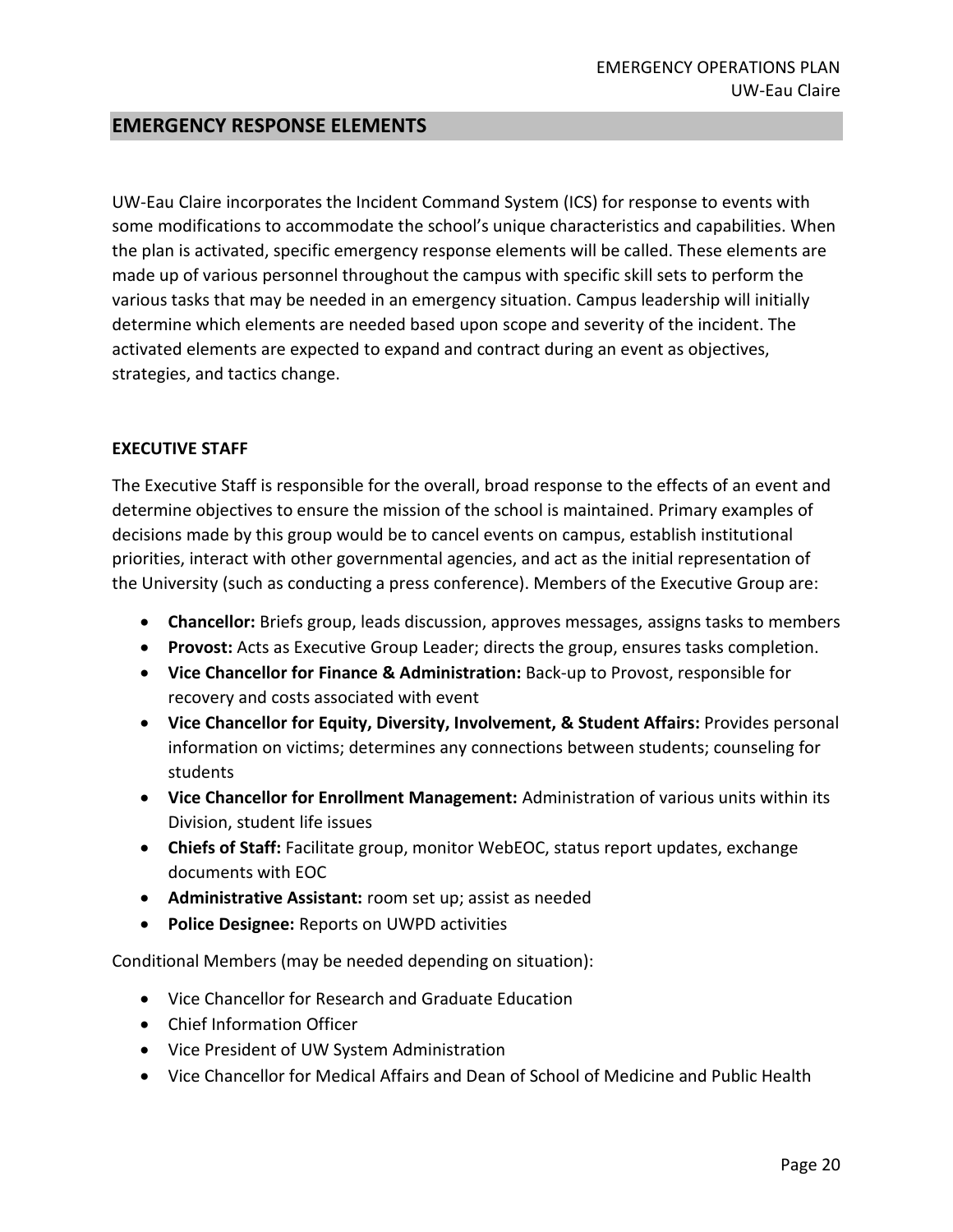#### **INCIDENT OR UNIFIED COMMAND**

#### **Incident Commander**

- Establishes the incident objectives
- Oversees the management the incident at the scene.
- Keeps the EOC informed on all important matters pertaining to the incident
- May require Support Staff, Safety Officer, and Intelligence unit

#### **TACTICAL OPERATIONS SECTION**

#### **Tactical Operations Section Chief**

- Manages the on-scene response
- Operates out of Command Post
- Reports directly to the Incident Commander
- Coordinates directly with the EOC, normally through the Strategic Operations Section

#### **Branches, Divisions, Units**

- Responding on-scene resources
- Include Fire, Law Enforcement, EMS
- May include University staff and equipment or contracted assistance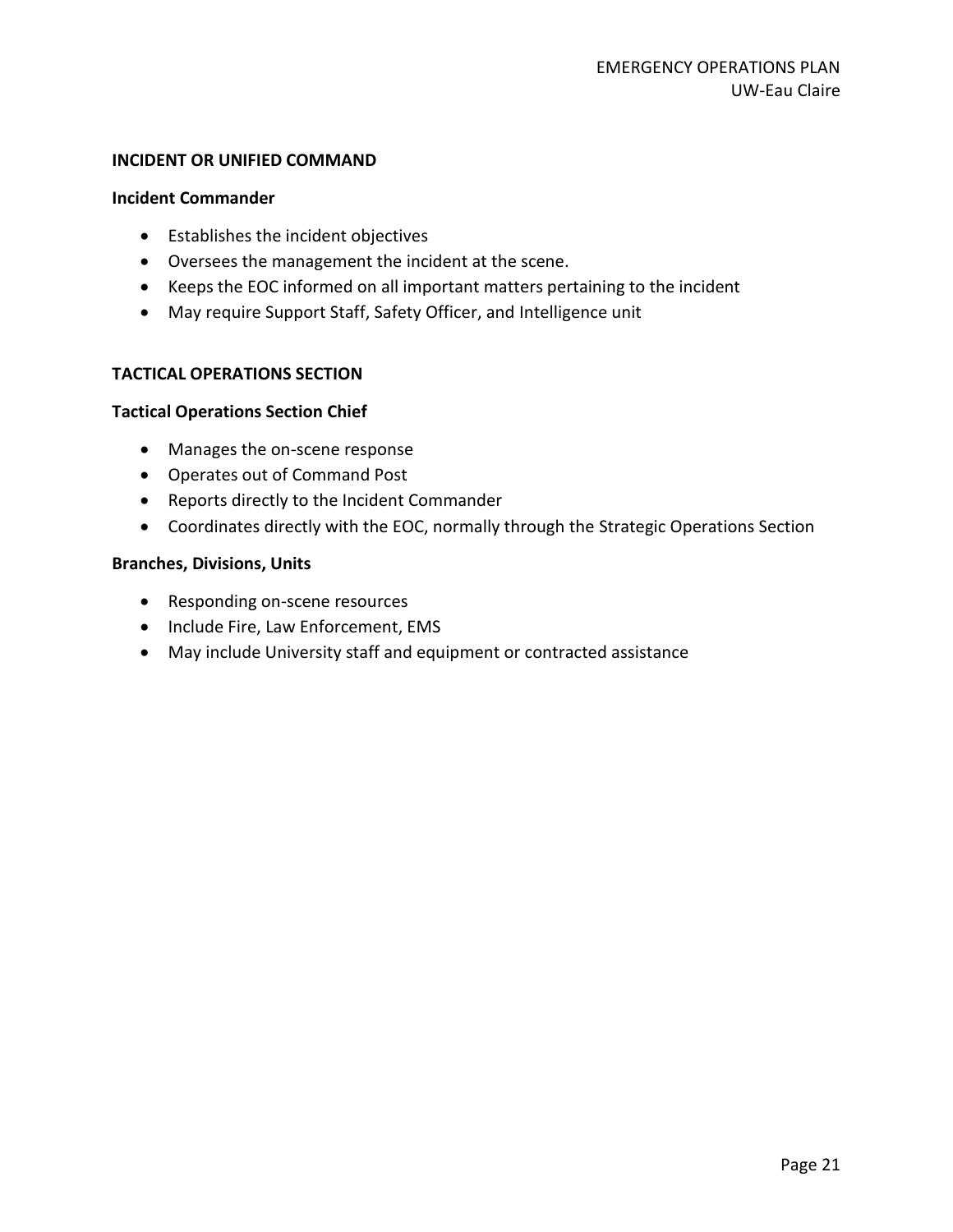#### **EMERGENCY OPERATIONS CENTER (EOC)**

#### **Emergency Operations Center Manager**

The EOC Manager is responsible for coordinating all EOC activity.

- Ensure coordination and communication between the Incident Commander, Executive Group and EOC Sections.
- Provide support to the Planning Section Chief in developing an Incident Action Plan based on the objectives set by the Incident Commander and the Executive Group.
- Conduct periodic briefings with the Executive Group and EOC Groups to ensure strategic objectives are being met.
- Assign strategic objectives to the appropriate EOC Groups as they arise.
- Implement the decisions made by the Executive Staff and EOC groups.
- Ensure that interagency coordination is accomplished effectively.

#### **Strategic Operations Section**

Strategic Operations is composed of selected members of campus agencies either directly affected by the emergency event or are key providers of resources needed to respond and/or recover from the event. Provide overall direction and coordination for tactical operations on scene.

- Establish operational priorities and strategies.
- Coordinate with Incident Command and Tactical Operations Section to support effective field incident response and support the management of operational resources.
- Acquire, prioritize and allocate resources provided by Logistics.
- Establish an appropriate level of collaboration needed within the group to accomplish the Incident Action Plan objectives.
- Review current/projected resource needs and verify that all support needs are coordinated with Logistics.
- Develop alternative strategies or contingency plans when necessary.
- Hold group meetings to ensure communication and coordination is occurring.

#### **Information and Planning Section**

Provide for overall management and analysis of incident information and assessment of impact and damage to the University Systems, properties, facilities and capability to occupy buildings. Manages the receipt, posting, tracking and documentation of incident information. This section is always activated whenever there is significant information, extended operations or property damage.

• Provide analysis and consultation regarding extended operations and the impacts of the incident.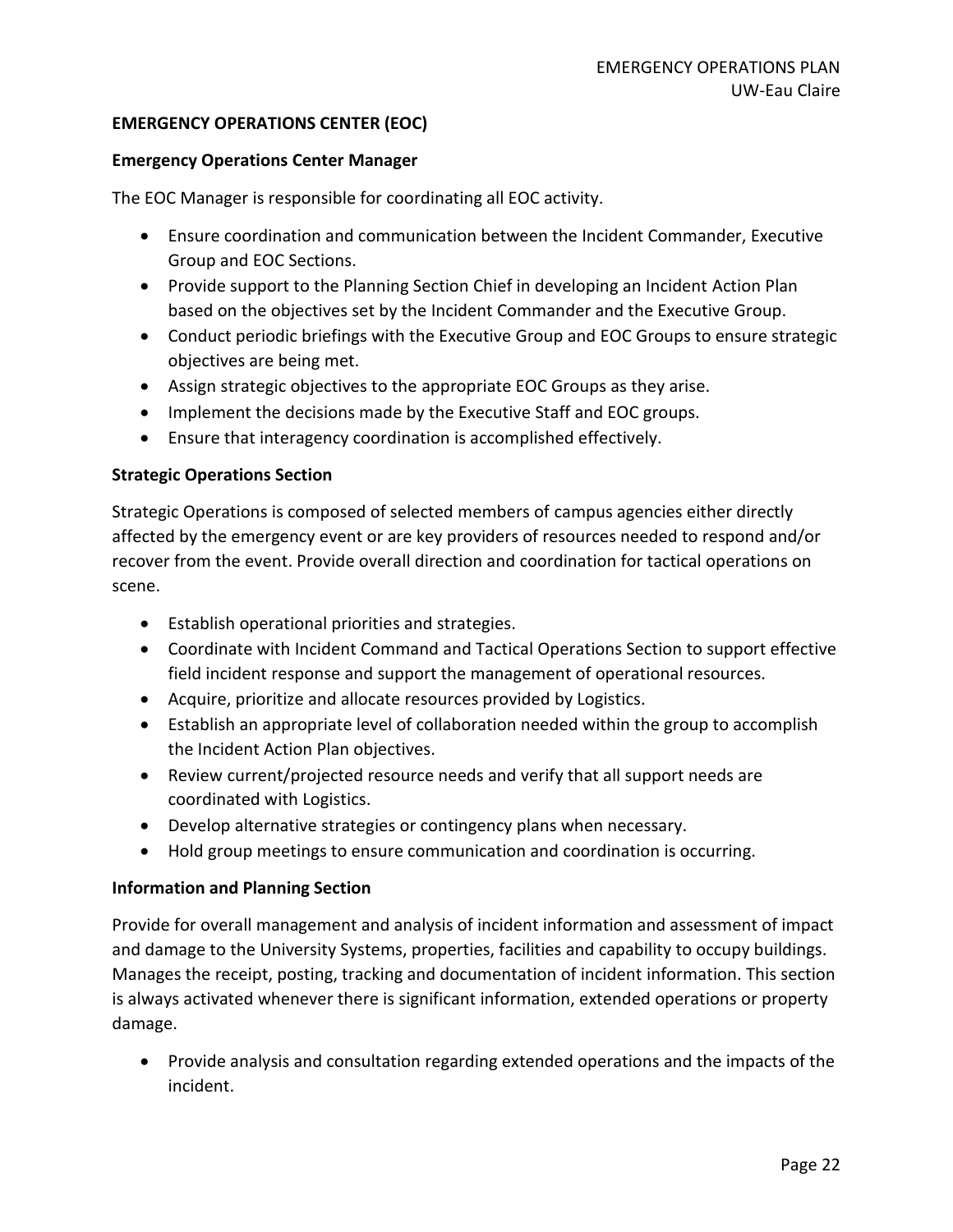- Assist in preparation of Incident Action Plan by providing input on resource availability, support needs, identified shortages and response timelines for resources.
- Ensure recovery documentation is maintained during the response and submitted to the appropriate University entities.
- Hold group meetings to ensure communication and coordination is occurring.
- Provide brief summary to EOC Manager and assist in competing the incident action plan.
- Responsibility for receiving, analyzing, posting, tracking and assessing information regarding the situation, damage and interruption to the University properties and programs. Maintains a general EOC log documenting major actions and decisions of the EOC. Keeps the EOC Manager updated.
- Maintain incident status board.
- Develop a recovery plan for emergency repair jobs and emergency construction projects.
- Ensure the survey of all structures, and posting and restricting entrance, are completed.
- Plan for the reoccupation of University buildings and facilities.
- Support the Finance Team with damage assessment information.
- Facilitate the group decision-making process by obtaining, developing, and displaying situation information.

### **Resource and Logistics Group**

Provide overall management of resource and logistical support for operations and planning functions. Acquire resources to support the emergency response and operations, which require support beyond normal department assets. Support the EOC activation and temporary emergency care for people and workers. Coordinate the acquisition and delivery of volunteer resources to support response operations. Coordinate with the Finance / Admin Group to ensure appropriate processes for procurement and contracting.

- Ensure logistical functions are carried out: communications plans, resource tracking; acquiring equipment, supplies, personnel, facilities, food, transportation, lodging, other support services as required.
- Prioritize logistical requirements and provide a summary to Operations and Planning.
- Coordinate and track the procurement, delivery, distribution, and status of University emergency resources and support for the response operation, including:
	- o University supplies, equipment, materials and services
	- o Contracted services
	- o Transportation services
	- o Volunteers and Human Resources Management
	- o Emergency support for University shelter sites
- Support the Finance / Admin Group's emergency accounting and documentation process.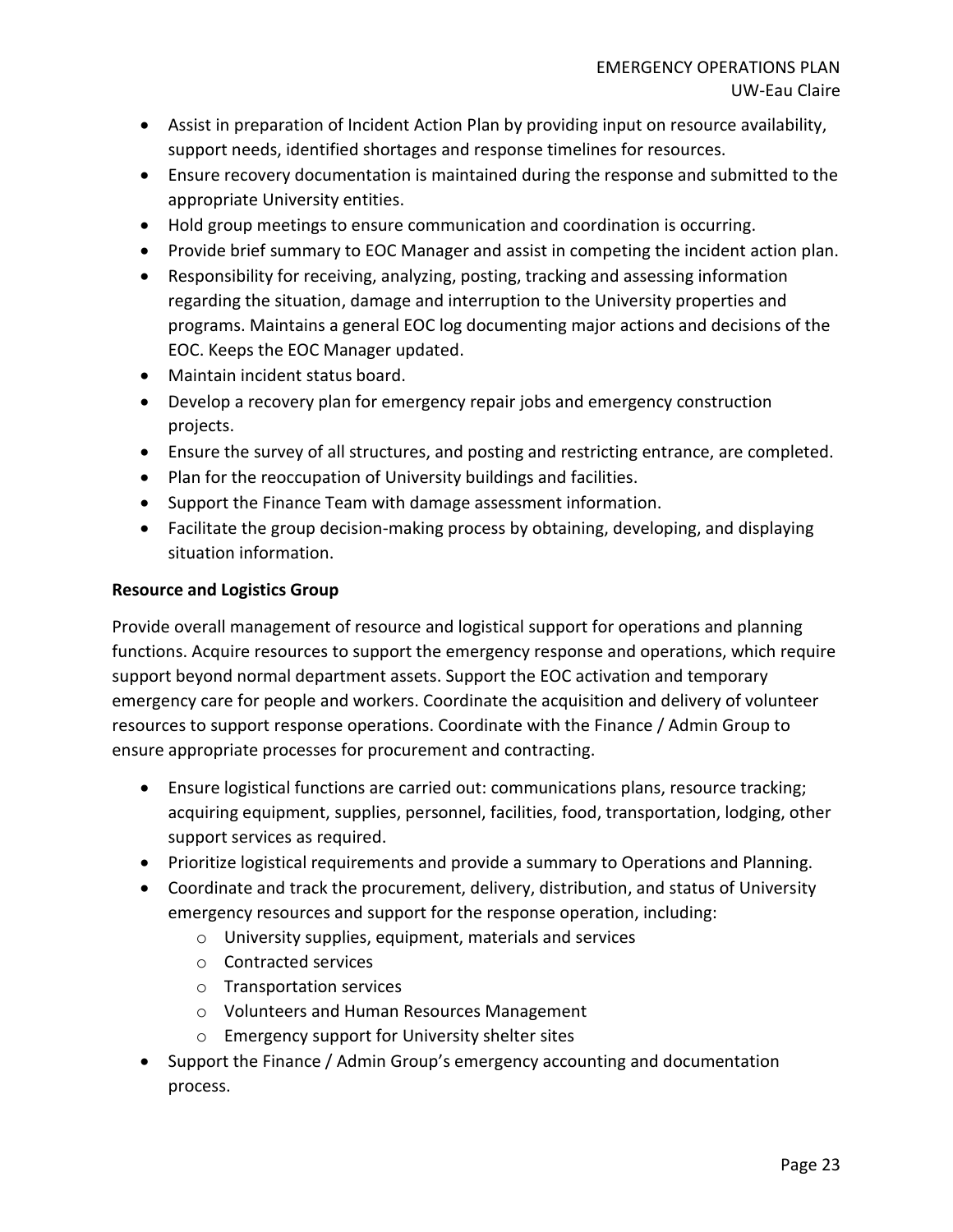• Coordinate with Strategic Operations in anticipation of critical services and resources during emergency response operations.

#### **Finance/Admin Group**

Provide overall management of financial accounting and analysis for the incident response, including keeping the EOC Manager advised of the total cost-to-date of the incident response, estimated losses and financial impacts of the incident to University businesses, programs and facilities. Also, begin the tracking and documentation process for FEMA application and insurance claims.

- Anticipate duration/complexity of the incident. Prepare forecasts on costs, resources, food, etc.
- Track and record all time keeping functions, financial records and compensation claims: payroll, purchase orders, travel and expense claims, and accident reports.
- Expense and cost summary reports of disaster related expenses for the EOC Manager and Planning Group.
- Provide post-incident cost/benefit analysis of the services and strategies used.
- If needed, activation of the documentation process for the FEMA and Dane County disaster assistance application.
- Summary reports on the short and long-term financial impacts of the incident and recommend appropriate actions.

#### **Joint Information Center**

When the EOC is activated, manage all official communication from the University, including internal messages to Faculty, Staff, Students, Employees, etc.; media; external communication other than operational coordination. This position is always activated. Prepare and release summary information to the news media and participating agencies.

- Serve as liaisons with out-of-area facilities and agencies, as appropriate.
- Coordinate, with Logistics, the activation and staffing of the call center "rumor control and information lines" to receive requests and answer questions from the public.
- Act as escort for facilitated agency tours of incident areas.
- Issue evacuation orders and other emergency alert information.
- Conduct incident related press conferences.
- Set up and coordinate 1-800 lines. Reverse 911 and other mass communications tools to facilitate the information sharing processes.
- Contact media to correct erroneous, conflicting or misleading information being provided to the public.
- Provide all news releases, bulletins and summaries to the EOC Manager so that the manager can seek approval from the Executive Group.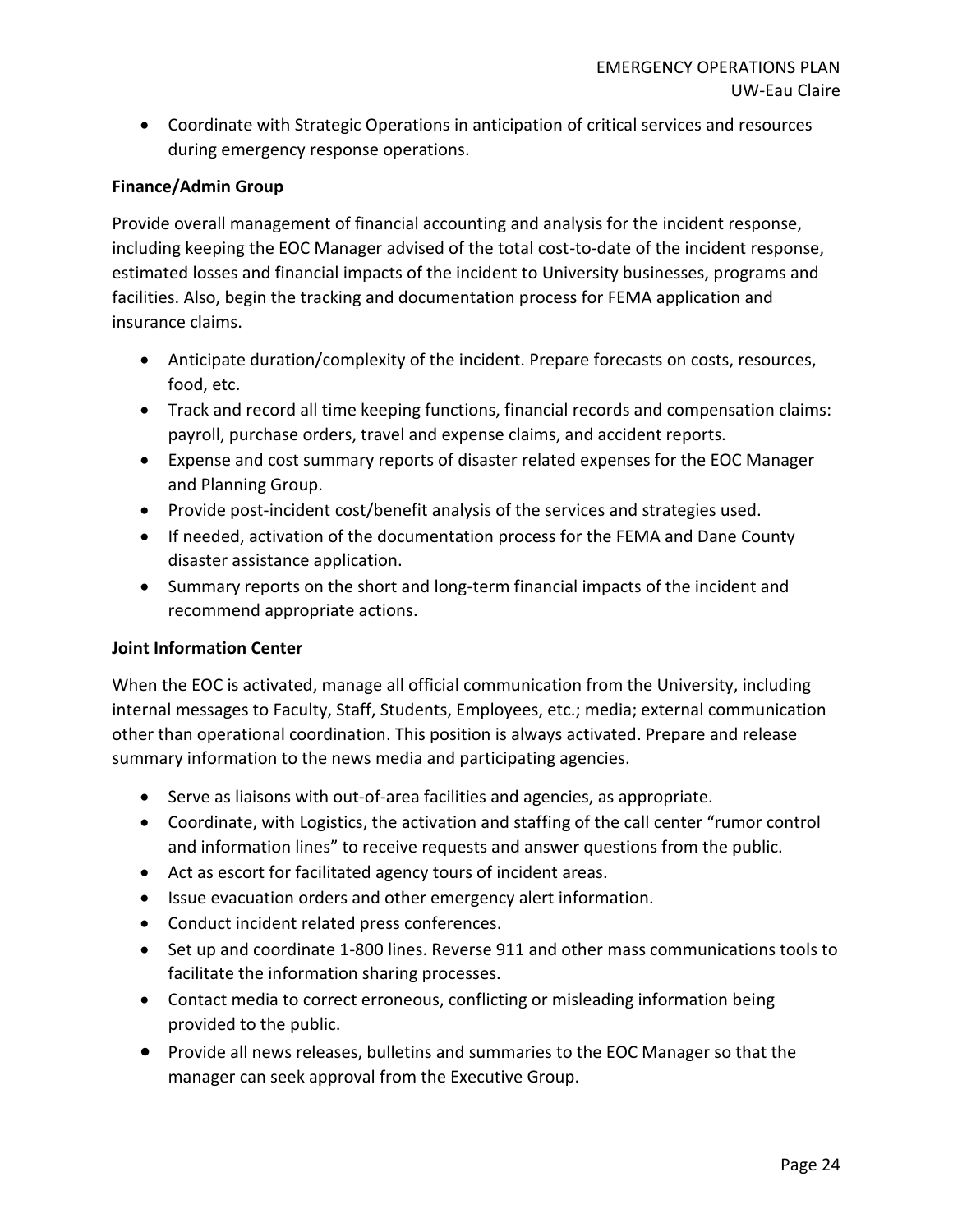# **DIRECTION AND CONTROL**

#### **Unplanned Incidents**

Initial command of unplanned incidents is initially established by the first responding units at the scene. Typically, the lead supervisory UWPD representative (and Eau Claire Fire Department when necessary) will establish a command presence at or near the scene and direct public safety and property preservation activities. As additional resources arrive and senior officials arrive at the scene, they may take over command responsibilities. If the event is large, and command post may be either established at a command vehicle or moved to a fixed location and designated as the Tactical Operations Section. Regardless of the size of an incident, tactical control of assets responding to a scene fall under this authority. For normal day to day incidents (traffic stops, minor traffic accidents), tactical operations will be the only portion of the response structure that is activated.

For incidents that may require additional resources, multiple jurisdictions, and/or multiple operational periods, the Emergency Operations Center (EOC) may be activated. The EOC will be comprised of various departments believed to have resources involved or will be involved in the response and recovery of the event. The EOC's primary function is to support the on-scene response and develop objectives and strategies in the overall response. Plans and resources needed to maintain operations will be provided by the EOC.

The Executive Staff is responsible to examining the overall impact of the event on the university or campus. They will serve as the public face for the university during the initial phase of a large event, primarily in press conferences orchestrated by University Communications (within the EOC) The Executive Staff will only be activated for large events that could have lasting effects on the campus or extend beyond the boundaries of the university. Initially, the Executive Staff will set priorities and direct procedures for areas of the university not directly affected by the event but will be impacted by loss or degradation of services due to the incident.

#### **Planned Events**

For large planned events (home football games, political events, protests), the lead/host department of the event will contact UWPD and other concerned campus departments to coordinate activities and resources needed to operate event safely. Command and control of events are established ahead of time with key support resources identified and committed. Incident Action Plans are normally established for larger events that have many components.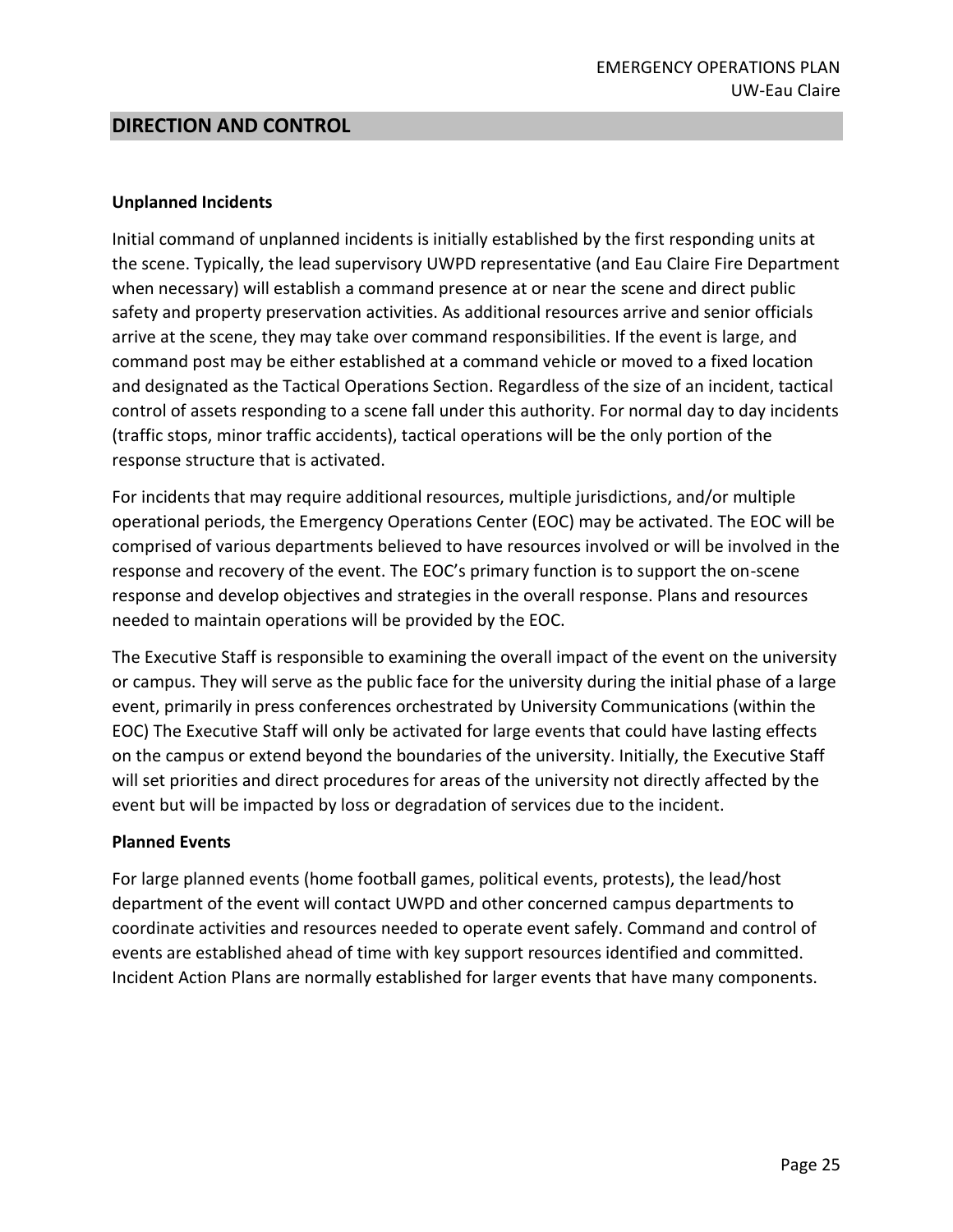## **INFORMATION COLLECTION**

UW-Eau Claire has a wide variety of information collecting/sharing systems that are used to record, identify, and analyze events and activities involved in incident response. Each organization on the UW-Eau Claire campus uses their own information collection system serving their specific needs including teaching, research, or general operations. During the activation of this plan, many of these collection processes may be used to collect data needed to formulate emergency operations.

When an incident occurs on campus, the first record normally produced will be from UWPD when officers are sent to the scene. The first incident information is expected to be written by officers or staff within UWPD. When larger events are encountered, UWPD is expected to consult and follow the UWPD "First 45 Minutes Checklist" or the UWPD "Initial Response Guide". UWPD should also begin to annotate the ICS Form 201 Incident Briefing Form to record initial activities and provide a starting point for EOC activations if needed. If an EOC is needed, the LMOC will send a notice via the ENS to the CERT identifying the need with a short situation statement.

The primary system used by UW-Eau Claire to record emergency activity in a command post or EOC environment is WebEOC. WebEOC is shared by Wisconsin Emergency Management and is used to plan, respond, and manage issues related to emergency management. WebEOC enables multiple entities to share critical information when collaborating in response, resolution, and review processes associated with emergency incidents and planned events.

Written and digital information collected and generated during activations and exercises is used for recording history, determining costs, and in After Action Reports and Improvement Plans to review and improve plans and procedures for the future.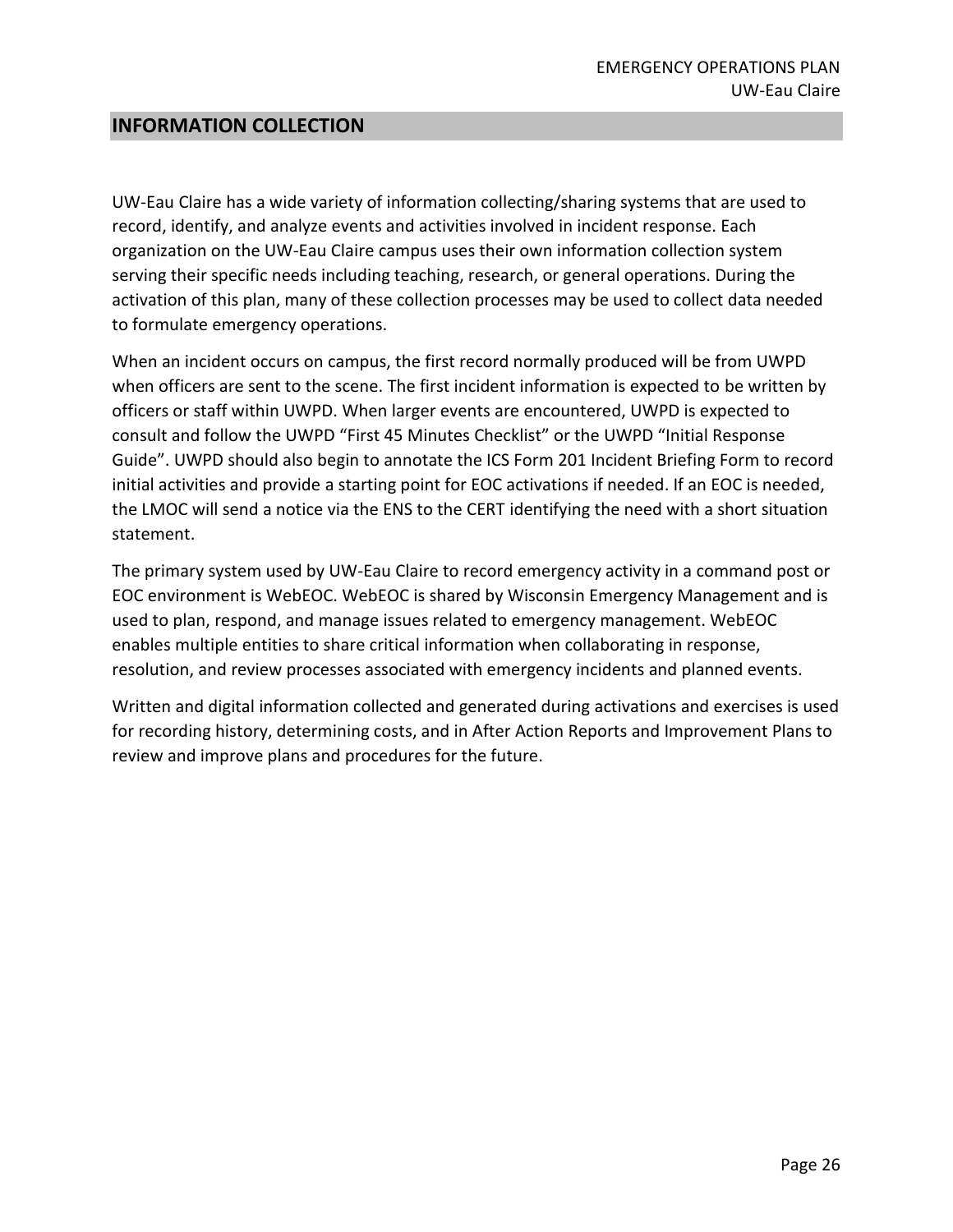## **ADMINISTRATION AND FINANCE**

UW-Eau Claire is involved with too many Memorandums of Understanding, Mutual Aid Agreements, and established contract agreements to list them all. All of these arrangements can be used in an activation of this plan, particularly when life safety factors are involved. Departments on campus that are recognized and are signatures of these agreements are responsible for administering them properly when used during an event. As a state agency, UW-Eau Claire is also required to follow state statues and laws in emergency response spending.

Costs incurred for emergencies requiring an EOC activation will be recorded by the Finance and Administration Section. During a disaster response, campus agencies have agreed to cover costs initially, particularly for life safety issues. Costs incurred will be recorded and dealt with during the recovery period. The EOC also has members of campus with spending authority. As activations lengthen and activities are not so time critical, cost options will be considered. Campus agencies have also agreed to furnish personnel for emergency response purposes in the EOC (or Command Posts) when called and absorbing the cost.

As events move from the response to recovery, records and costs incurred will be turned over to the Vice Chancellor for Finance & Administration.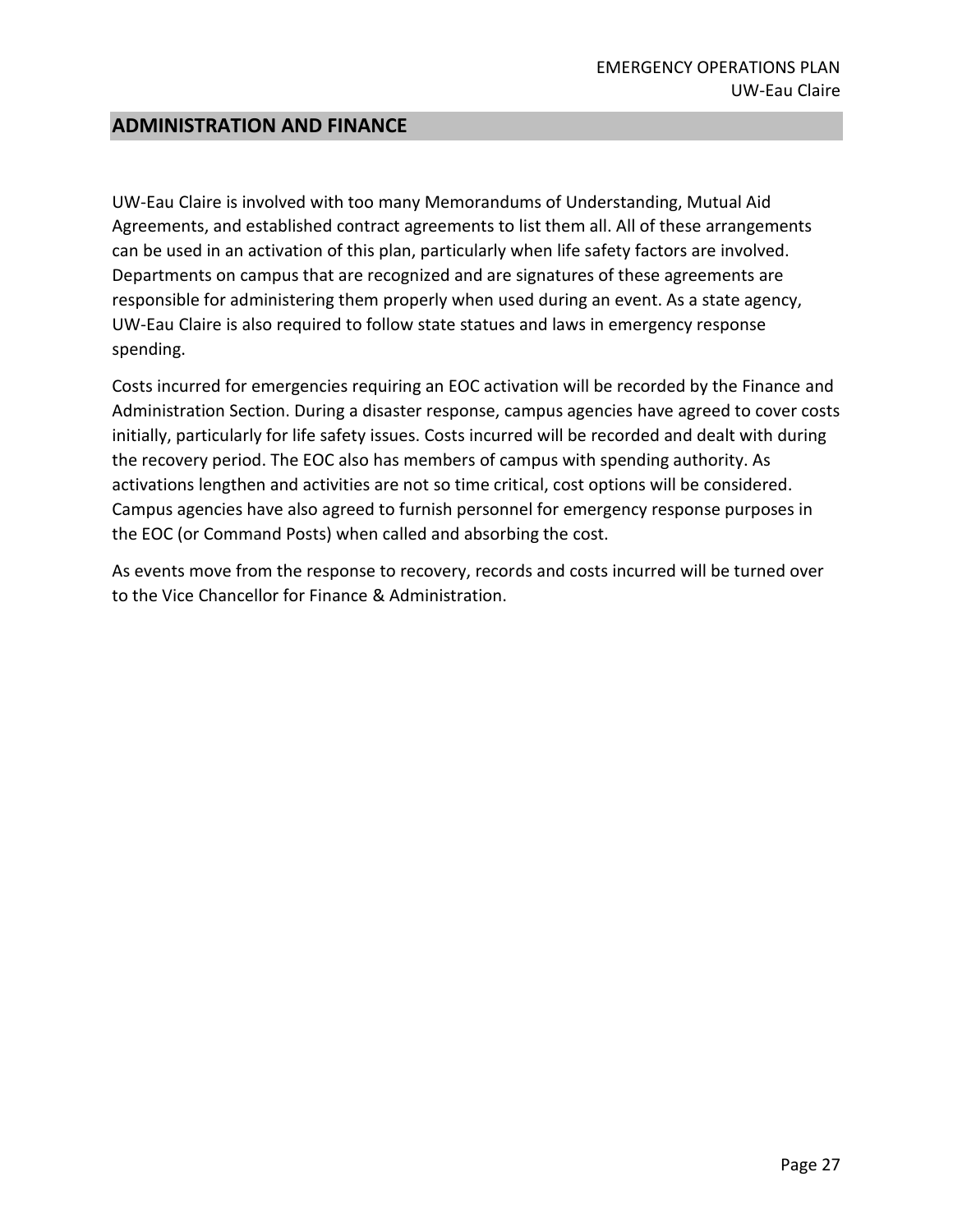# **COMMUNICATIONS**

#### **RESPONSIBILITIES**

#### First Responder-

- Secure area and/or evacuate if appropriate.
- Call 911 or tell someone to do so.
- Assume that all threats of violence or destruction of property is real.
- Stay calm and provide reassurance to students and staff.
- Do not speculate and use professional judgment.
- Document the incident by providing a brief written summary.

#### Administrators, Deans, and Department Chairs-

- Inform all employees under their direction of the emergency condition.
- Evaluate what impact the emergency has on their activity and take appropriate action.
- Maintain communication with Chancellor's Emergency Response Team.
- Report all safety hazards to University Police and the Office of Risk Management and Safety. Work orders to reduce hazards and to minimize accidents should be promptly submitted to Facilities Management. In a life-threatening emergency at UW-Eau Claire Barron County, leaders should call 911 immediately and report incident to University Police at the earliest reasonable opportunity.

#### Building Coordinators-

- Report all emergencies by calling 911.
- Inform occupants of the building of the emergency condition.
- Know where people should be directed.
- In the event of major building damage, help coordinate with Facilities Management alternate storage of vital records.

#### Faculty and Staff Supervisors-

- Educate their students and/or employees concerning University emergency procedures as well as evacuation procedures for their building and/or activity.
- Inform their students and/or staff of the emergency condition.
- Evaluate what impact the emergency has on their activity and take appropriate action. This may include ceasing operations and initiating building evacuations.
- Report all safety hazards to University Police and Office of Risk Management and Safety. Work orders to reduce hazards and to minimize accidents should be promptly submitted to Facilities Management.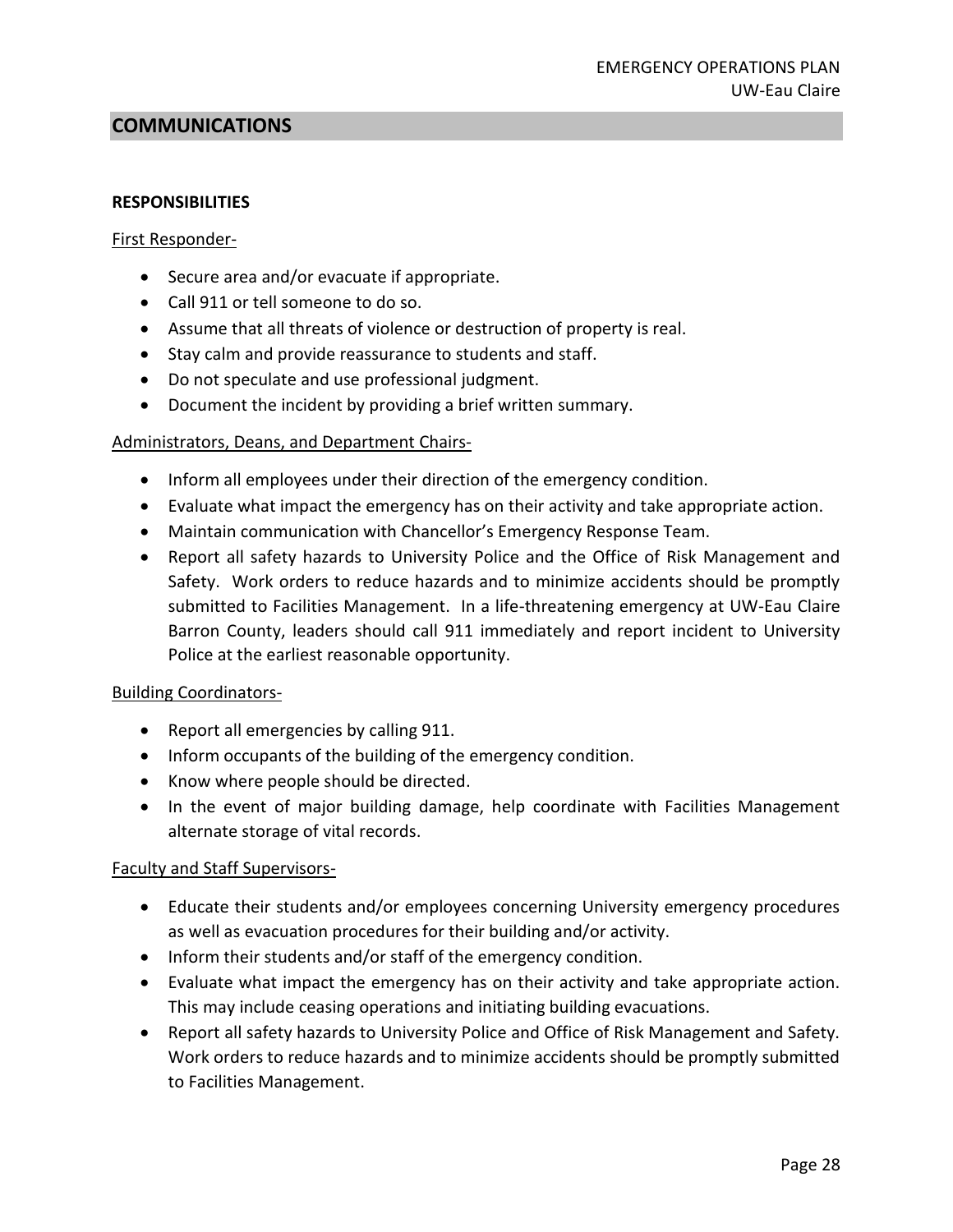#### **EMERGENCY TELEPHONE SYSTEM**

Eighteen emergency telephones have been installed throughout the campus.

The phones are in blue cylindrical casings that stand over eight feet tall. The telephones integrate a two-way, hands-free voice communication system and an automatic blue police type identification strobe light.

The telephones are designed so that a single touch on the large bright red button activates a bright blue flashing strobe and, at the same time, sends a telephone signal via 9-911 to the Eau Claire Emergency Communications Center.

This action instantly opens a two-way communication between emergency personnel and the person who pressed the button.

The system advises the communications center which unit has been activated by displaying the telephone number. The communications center will immediately dispatch appropriate emergency personnel to that location.

#### **MASS NOTIFICATIONS**

In an emergency or dangerous situation, the UW-Eau Claire Police Department will immediately determine the content of the notification and initiate the notification system, unless issuing a notification will, in the professional judgment of the responsible authorities, comprise efforts to assist a victim, or to contain, respond to or otherwise mitigate the emergency/dangerous situation. Attempts will be made to notify the largest amount of the campus population. Notifications may occur through use of the university's mass notification service, the local media, or through other communication channels as appropriate for the emergency. The university's mass notification service also allows for notification through multiple means; cell phone text messaging, email messaging, and university web-page notification.

*Additional information on Communications can be found on EOP Annex #1.*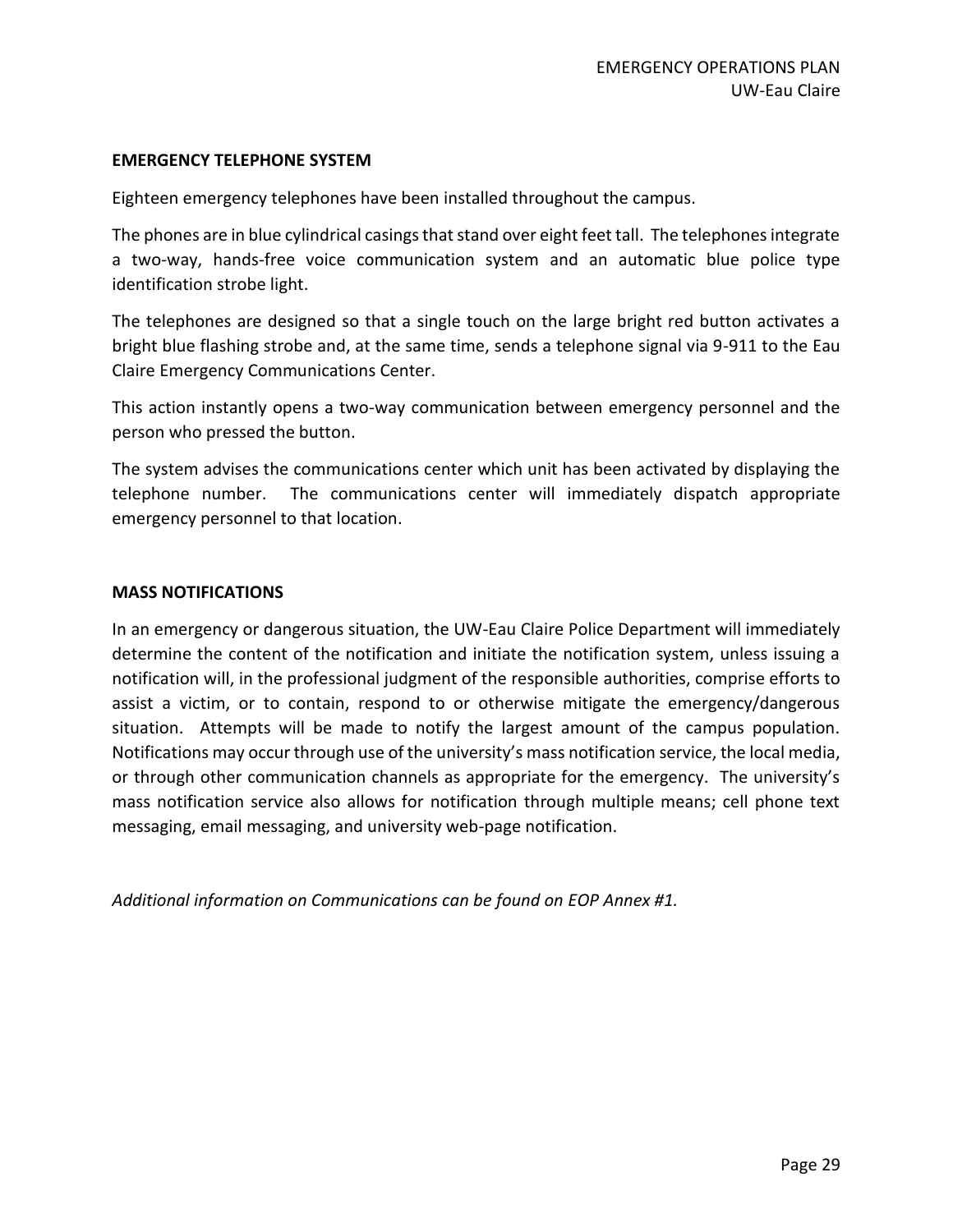# **APPENDICES**

Definitions

List of Acronyms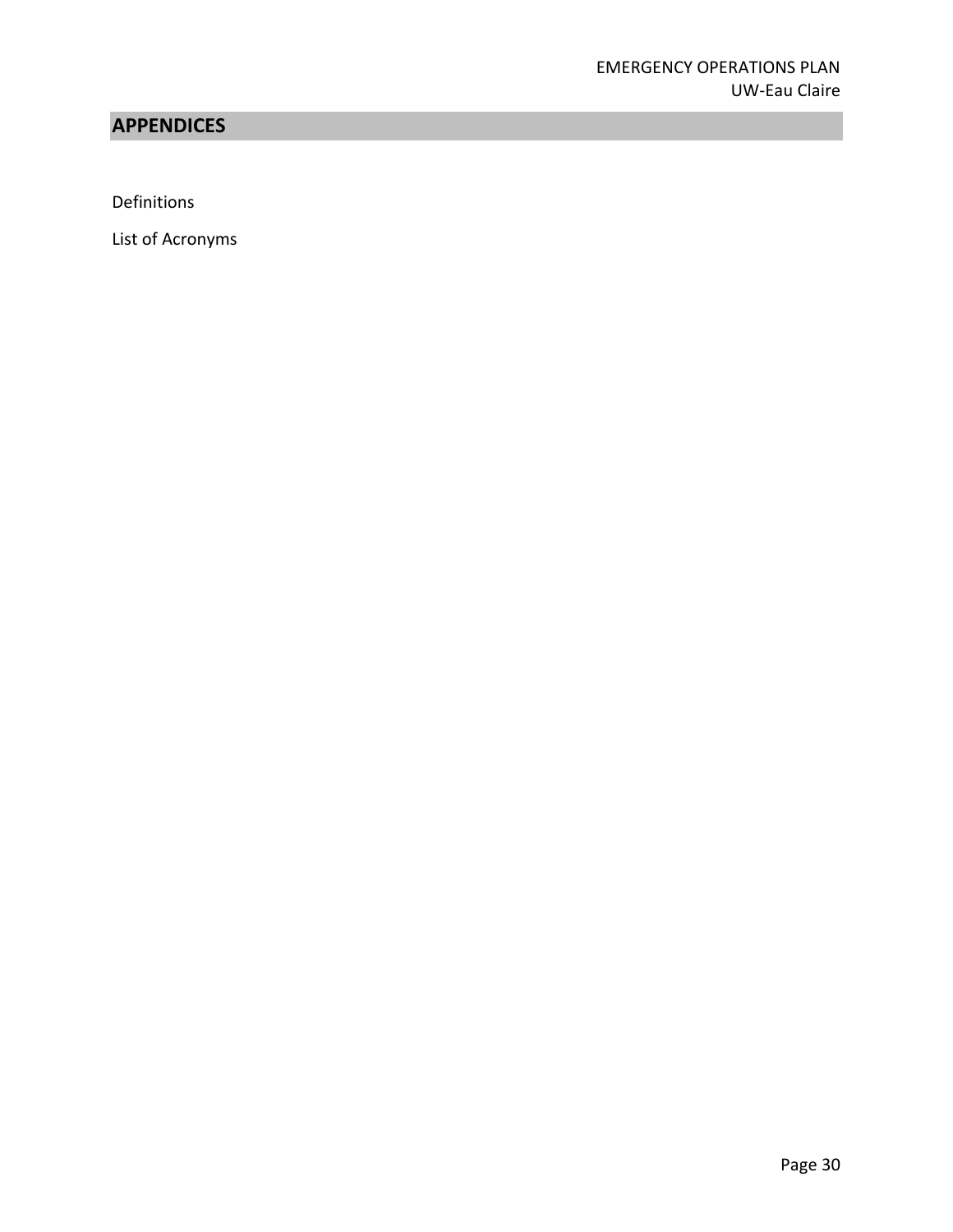# **FUNCTIONAL ANNEXES**

Alert, Communications, and Warning

Call Center

Campus Emergency Plans (UW Colleges)

Damage Assessment

Debris Management

Donations and Volunteer Management

Family Assistance and Notification Center

Health Emergency and Point of Dispensing

Mass Casualty

Power Outage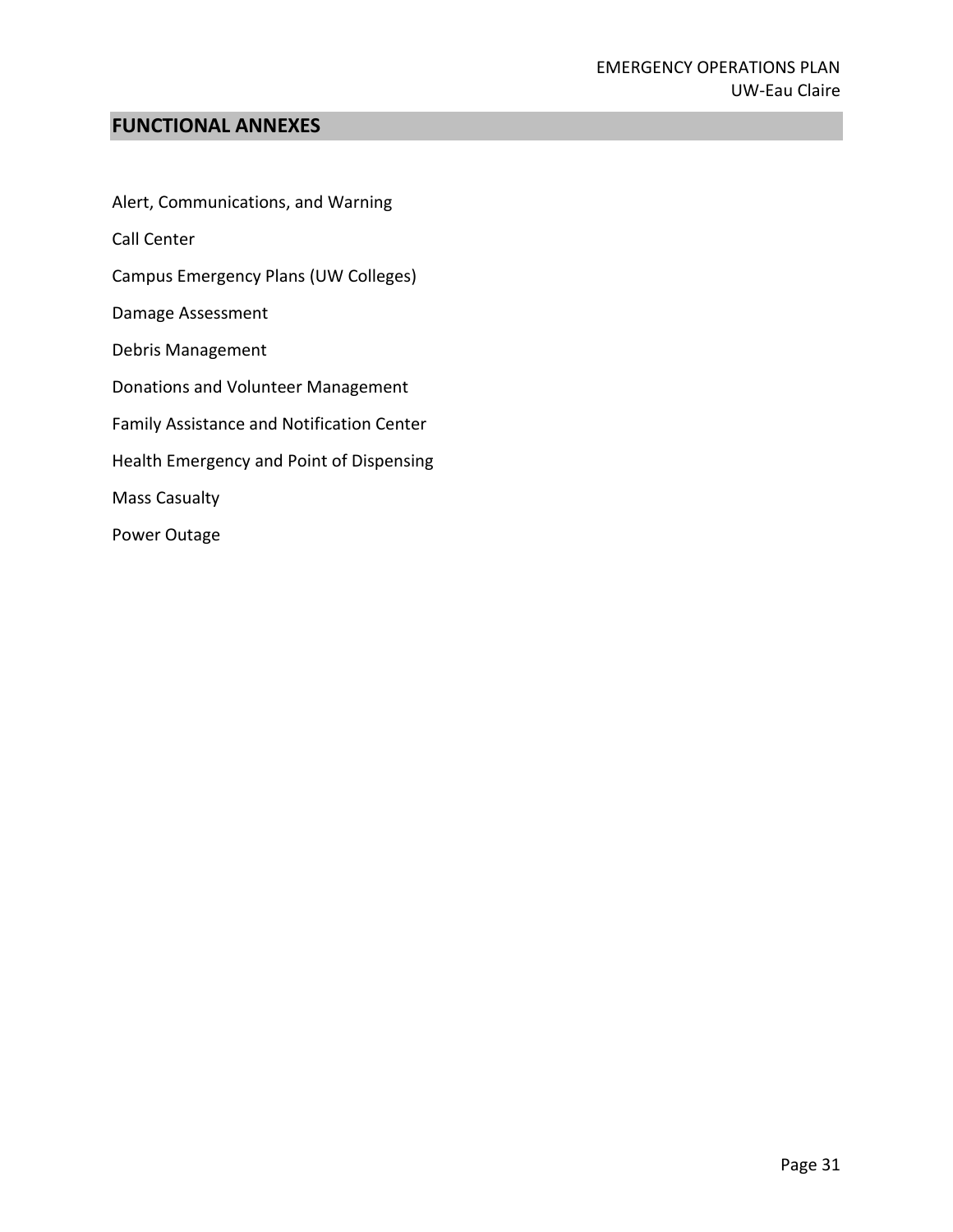# **HAZARD SPECIFIC ANNEXES**

Active Threat

Animal Plans

Continuity of Operations Plans

Forecasted Severe Weather

Protests

Hazardous Materials

Building-Specific Emergency Plan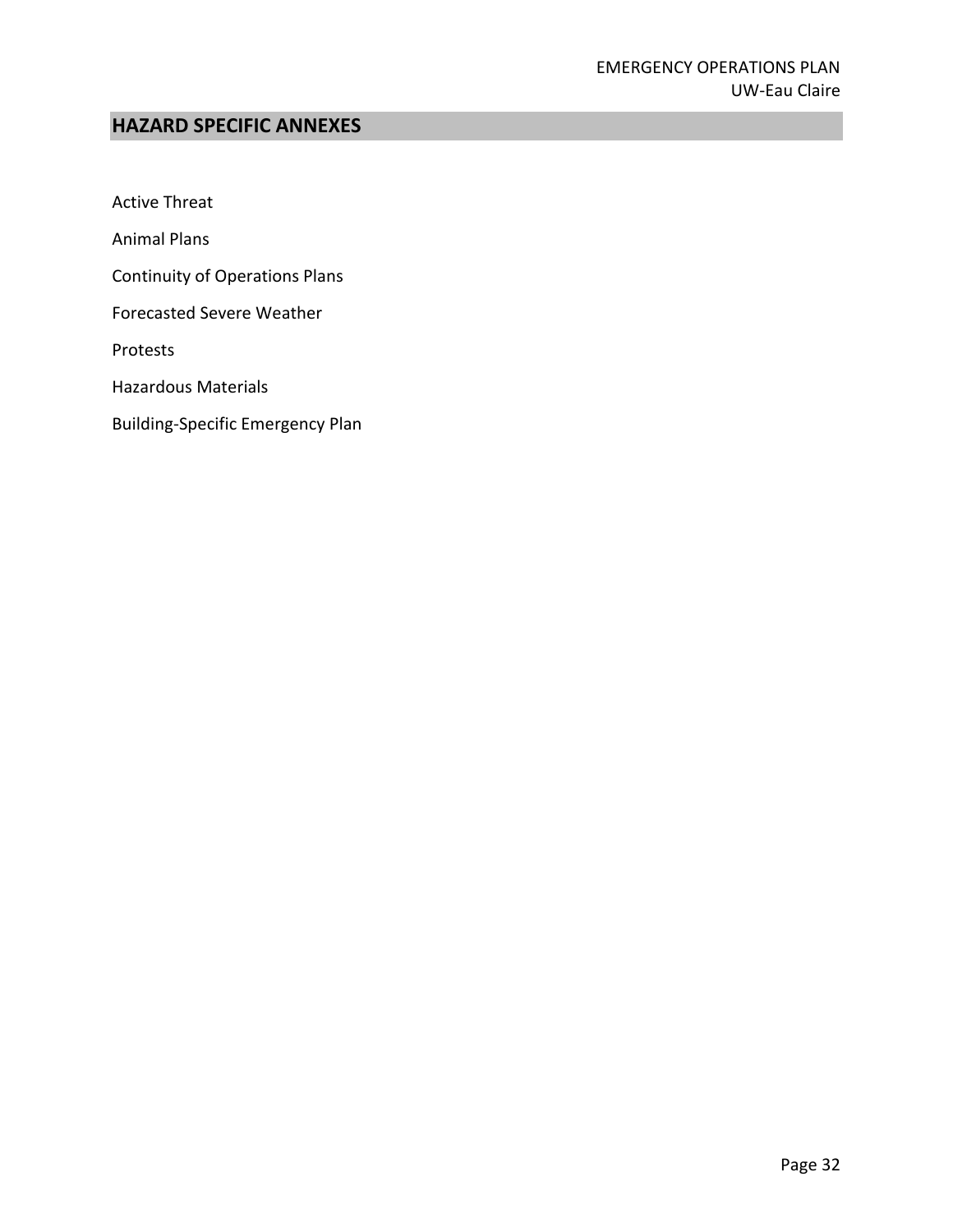# **Building (Occupant) Emergency Plans**

The authority to declare a campus state of emergency rests with the University Chancellor or his/her designee.

During the period of any campus major emergency or disaster, University Police may place into immediate effect the appropriate procedures necessary in order to meet the emergency, safeguard persons and property, and maintain facilities. All building evacuations will occur when an alarm sounds and/or upon notification by University Police or the Building Coordinator, and it is expected to evacuate to the nearest exit and alerting others to do the same. Building alarms sound inside and outside of buildings. You are encouraged to report the emergency via telephone (9-1-1).

Upon evacuation, it is advised to proceed to a clear area that is at least 500 feet away from the affected building. Keeping streets, fire lanes, hydrant areas, and walkways clear for emergency vehicles and personnel. No one is permitted to return to an evacuated building unless he or she receives permission from an emergency official.

University Police shall immediately consult with the Chancellor, or his/her designee, regarding the emergency and the possible need for a declaration of a campus state of emergency.

It is suggested that keeping persons together by their naturally occurring groups, such as by classroom or residence hall floor and wing, provides the most natural and workable framework for "head counting."

Shelter-in-Place areas are located in each building and to be used during severe weather and other emergency incidents. Locations of Shelter-in-Place areas can be found on the University of Wisconsin- Eau Claire website [Tornado Safe Areas \(uwec.edu\)](https://www.uwec.edu/risk-management-safety/tornado-safe-areas/)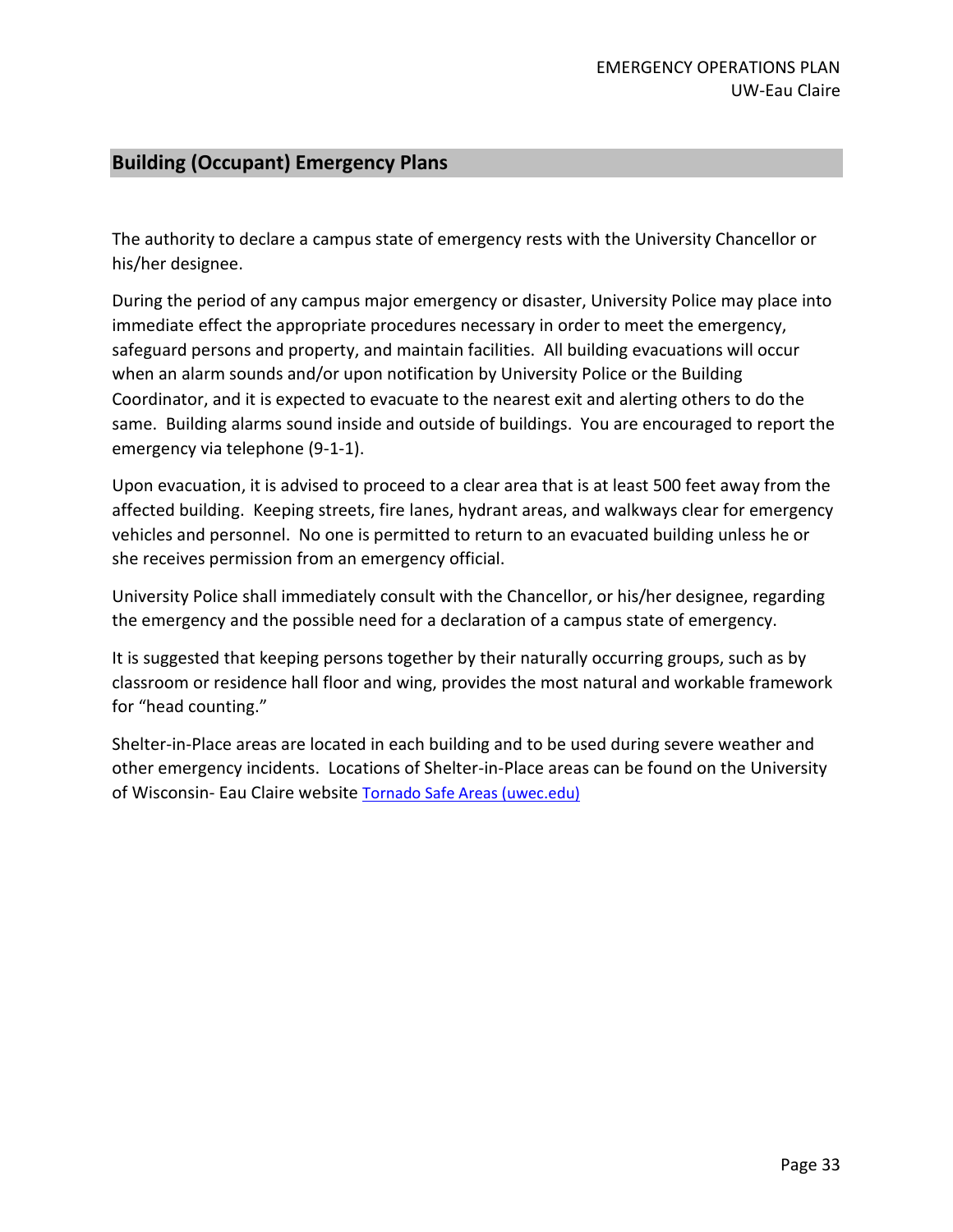# **STANDARD OPERATING PROCEDURES**

EOC Procedures

UW-Eau Claire Response and EOC Structure (Organization Chart)

EOC Activation Procedures

Planning P

Set-Up Guides

EOC Position Checklists/Job Action Sheets (JAS)

Student Death Protocol

Mass Notification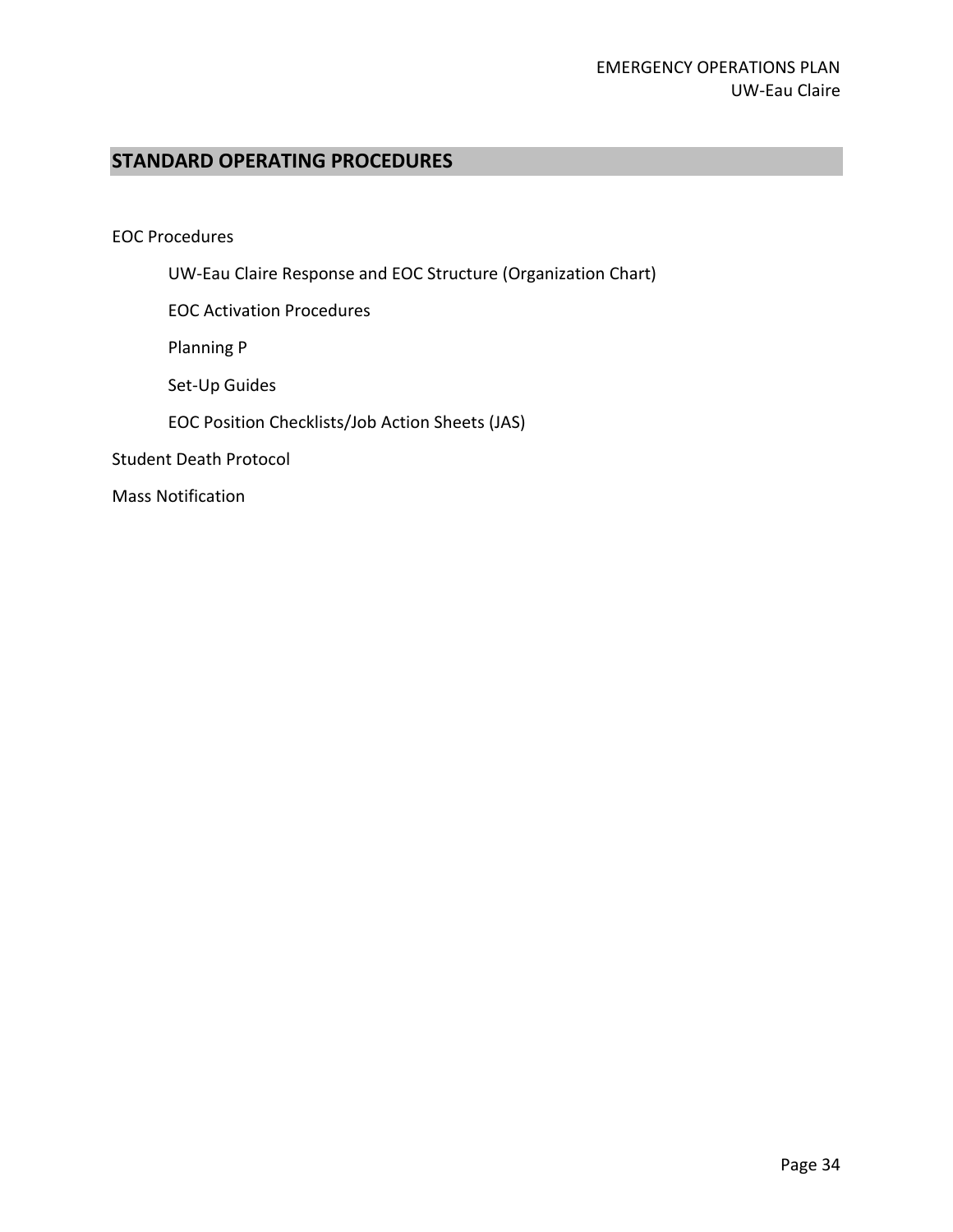# **CHANCELLOR'S EMERGENCY RESPONSE TEAM**

|                                    | Title                                   | Office       | Cell | Other |
|------------------------------------|-----------------------------------------|--------------|------|-------|
| Administration                     |                                         |              |      |       |
| James Schmidt                      | Chancellor                              | 715-836-2327 |      |       |
| Patricia Kleine                    | Provost                                 | 715-836-2320 |      |       |
| <b>Grace Crickette</b>             | VC of Finance and Admin                 | 715-836-3107 |      |       |
| Mike Carney                        | Associate VC for Academic Affairs       | 715-836-4353 |      |       |
| MJ Brukardt                        | Exec Director of Marketing and Planning | 715-836-5775 |      |       |
| Olga Diaz                          | VC for EDI and Student Affairs          | 715-836-5992 |      |       |
| <b>William Felz</b>                | Interim VC for Enrollment Mgmt          | 715-836-4877 |      |       |
| Corrynn Mahnke                     | University Services Program Associate   | 715-836-3331 |      |       |
|                                    |                                         |              |      |       |
| <b>University Police</b>           |                                         |              |      |       |
| Jay Dobson                         | <b>Chief of Police</b>                  | 715-836-2222 |      |       |
| Chris Kirchman                     | Lt.                                     |              |      |       |
|                                    |                                         |              |      |       |
| <b>Division of Student Affairs</b> |                                         |              |      |       |
| LaRue Pierce                       | Dean of Students                        | 715-836-5992 |      |       |
|                                    |                                         |              |      |       |
| Risk Management & Safety           |                                         |              |      |       |
| <b>Brian Drollinger</b>            | Director                                | 715-836-4414 |      |       |
|                                    |                                         |              |      |       |
| <b>Facilities</b>                  |                                         |              |      |       |
| <b>Troy Terhark</b>                | Director                                | 715-836-4218 |      |       |
|                                    |                                         |              |      |       |
| Communications                     |                                         |              |      |       |
| Mike Knuth                         | <b>Associate Director</b>               | 715-836-4736 |      |       |
|                                    |                                         |              |      |       |
| <b>LTS</b>                         |                                         |              |      |       |
| Kent Gerberich                     | Interim LTS Director                    | 715-836-3161 |      |       |
|                                    |                                         |              |      |       |
| <b>UW-Barron County</b>            |                                         |              |      |       |
| <b>Brittany Nielsen</b>            | Director                                | 715-788-6244 |      |       |
|                                    |                                         |              |      |       |

#### **EMERGENCY DIRECTOR:** Chancellor or designee

- a. Responsible for the overall direction of the UWEC's CERT.
- b. Works with the University Police Director and others in assessing the emergency and preparing the University's specific response.
- c. Declares and ends, when appropriate, the campus state of emergency.
- d. Notifies and conducts liaison activities with University administration, governmental agencies, Chancellor's Emergency Response Team, and others as necessary.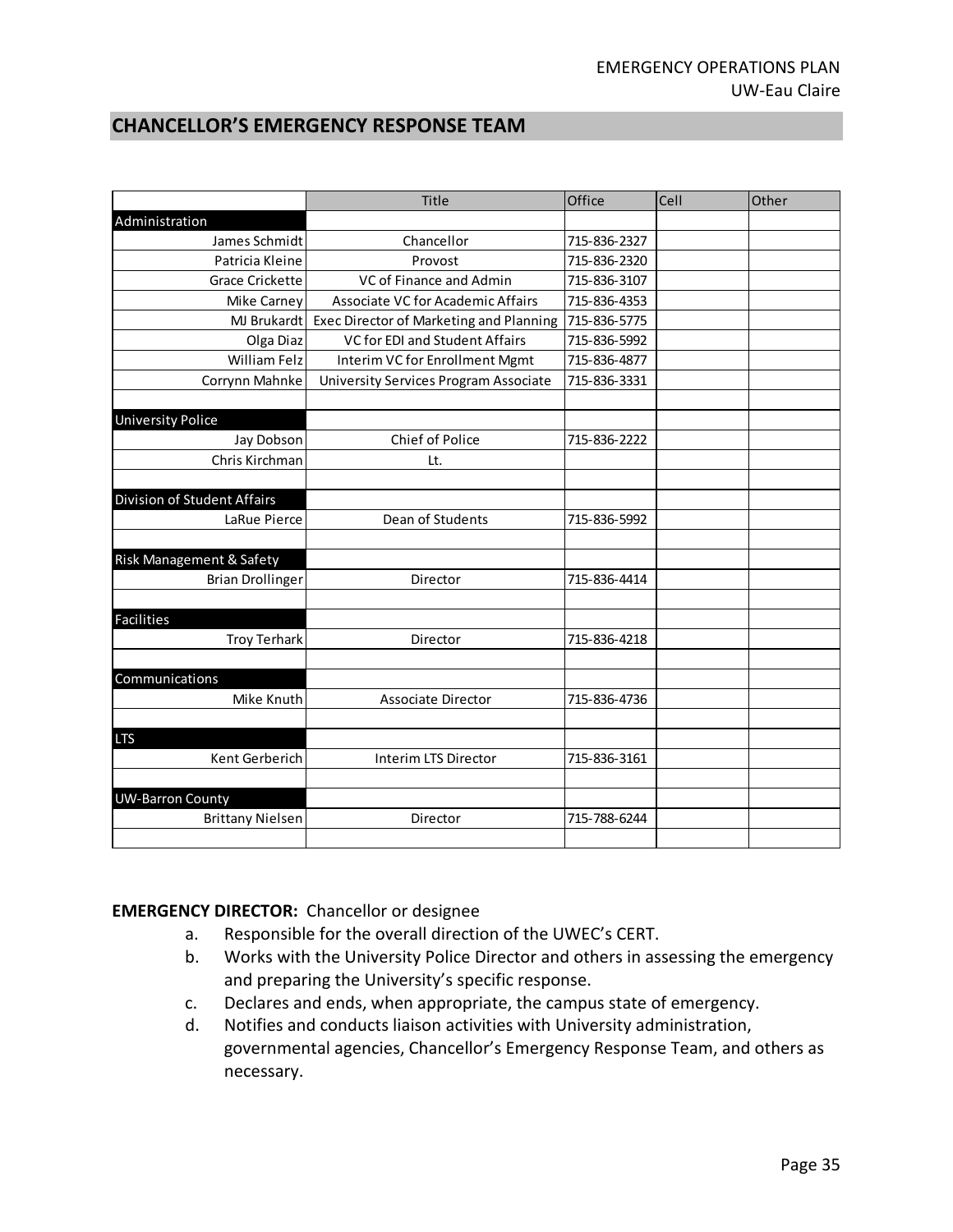#### **EMERGENCY COORDINATOR:** Director of University Police

- a. Responsible for the overall coordination of the university emergency response.
- b. Determines the type and magnitude of the emergency and establishes the appropriate emergency command center.
- c. Initiates immediate contact with the Chancellor and University administrative staff; begins assessment of the University's condition.
- d. Notifies and utilizes police, Office of University Police personnel, and, if necessary, student aides in order to maintain safety and order.
- e. Notifies the members of the Chancellor's Emergency Response Team; advises them of the nature of the emergency.
- f. Notifies and conducts liaison activities with appropriate outside organizations such as the Fire Department, Police Department, Division of Emergency Government, etc.
- g. Ensures that appropriate announcements are made to faculty, staff, and students, as well as the general public.
- h. Performs other related duties as may be directed by nature of the campus emergency.
- i. In conjunction with the Director of Loss Prevention & Safety, prepares and submits a report to the Chancellor appraising the final outcome of the emergency.

#### **DAMAGE CONTROL:** Director of Facilities Management

- a. Provides equipment and personnel to perform shutdown procedures, hazardous area control, barricade placement, damage assessment, debris clearance, emergency repairs, and equipment protection.
- b. Provides vehicles, equipment, and operators for transportation of personnel and supplies; assigns vehicles to the Chancellor's Emergency Response Team for emergency use.
- c. Obtains the assistance of utility companies as required for emergency operations.
- d. Furnishes emergency power and lighting systems as required.
- e. Surveys habitable space and relocates essential services and functions.
- f. Provides emergency generator fuel during actual emergency or disaster periods.
- g. Provides for storage of vital records at an alternate site; coordinates with building coordinators for liaison and necessary support.

#### **UNIVERSITY POLICE:** University Police Officers and staff

- a. Maintains the University Police Office in a state of constant readiness.
- b. Takes immediate and appropriate action to protect life, property, and University records as necessary.
- c. Obtains assistance from the City, County, and Federal Government as required.